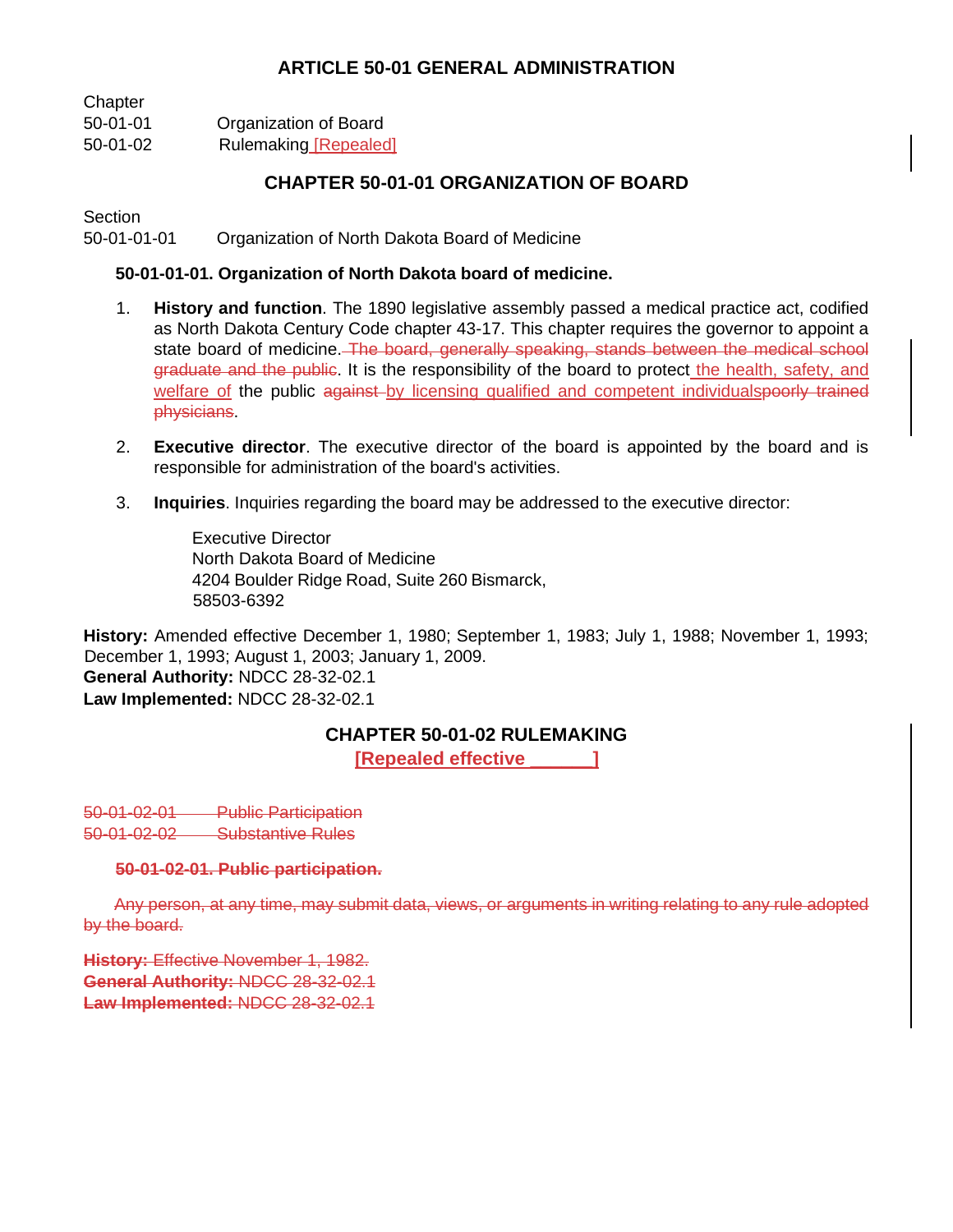#### **50-01-02-02. Substantive rules.**

Any person desiring to be heard orally regarding a substantive rule of the board may request opportunity for oral hearing or may formally petition for reconsideration pursuant to North Dakota Century Code section 28-32-04.

**History:** Effective November 1, 1982. **General Authority:** NDCC 28-32-02.1 **Law Implemented:** NDCC 28-32-02.1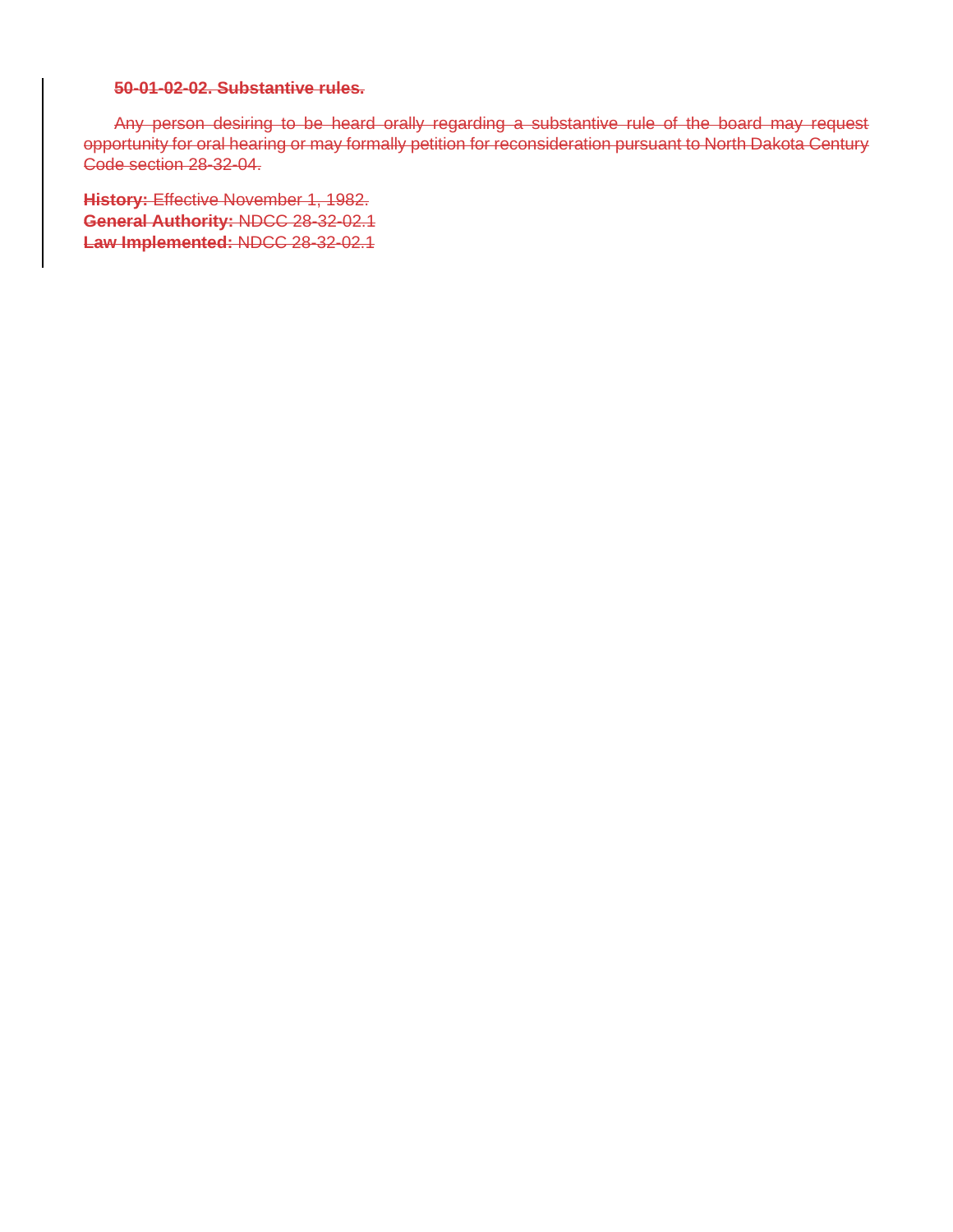# **ARTICLE 50-02 PHYSICIAN LICENSURE**

| Chapter |
|---------|
|---------|

- 50-02-01 Provisional Temporary License
- 50-02-02 Special License
- 50-02-02.1 Administrative License 50-02-03 Examinations
- 50-02-04 National Board of Examiners for Osteopathic Physicians and Surgeons, Inc. [Repealed]
- 50-02-05 Graduates of Foreign Medical Schools
- 50-02-06 American Students in Foreign Medical Schools [Repealed]
- 50-02-07 License Fees [Repealed]
- 50-02-07.1 License Fees
- 50-02-08 Credentials Committee [Repealed]
- 50-02-09 Informal Disciplinary Action [Repealed]
- 50-02-10 Patient Records [Repealed]
- 50-02-11 Examinations
- 50-02-12 Notice of Denial or Limitation of Licensure
- 50-02-13 Resident Licensure
- 50-02-14 Renewal of Licenses
- 50-02-15 Telemedicine

# **CHAPTER 50-02-01 PROVISIONAL TEMPORARY LICENSE**

**Section** 

- 50-02-01-01 License for Interval Between Board Meetings
- 50-02-01-02 License for Locum Tenens

## **50-02-01-01. License for interval between board meetings.**

An officer of the board and the board's executive director or deputy executive director may issue a locum tenens license or a provisional temporary license to an applicant who is seeking a permanent North Dakota medical license if in their judgment the applicant meets all of the requirements for licensure. A provisional temporary license is valid from the date of issue until the time of the next regularly scheduled meeting of the board.

**History:** Amended effective December 1, 2000; August 1, 2003; January 1, 2009. **General Authority:** NDCC 43-17-13 **Law Implemented:** NDCC 43-17-21

## **50-02-01-02. License for locum tenens.**

A provisional temporary license for "locum tenens" may be issued for a specific practice location or health care facility and for a period not to exceed three months.

**General Authority:** NDCC 43-17-13 **Law Implemented:** NDCC 43-17-21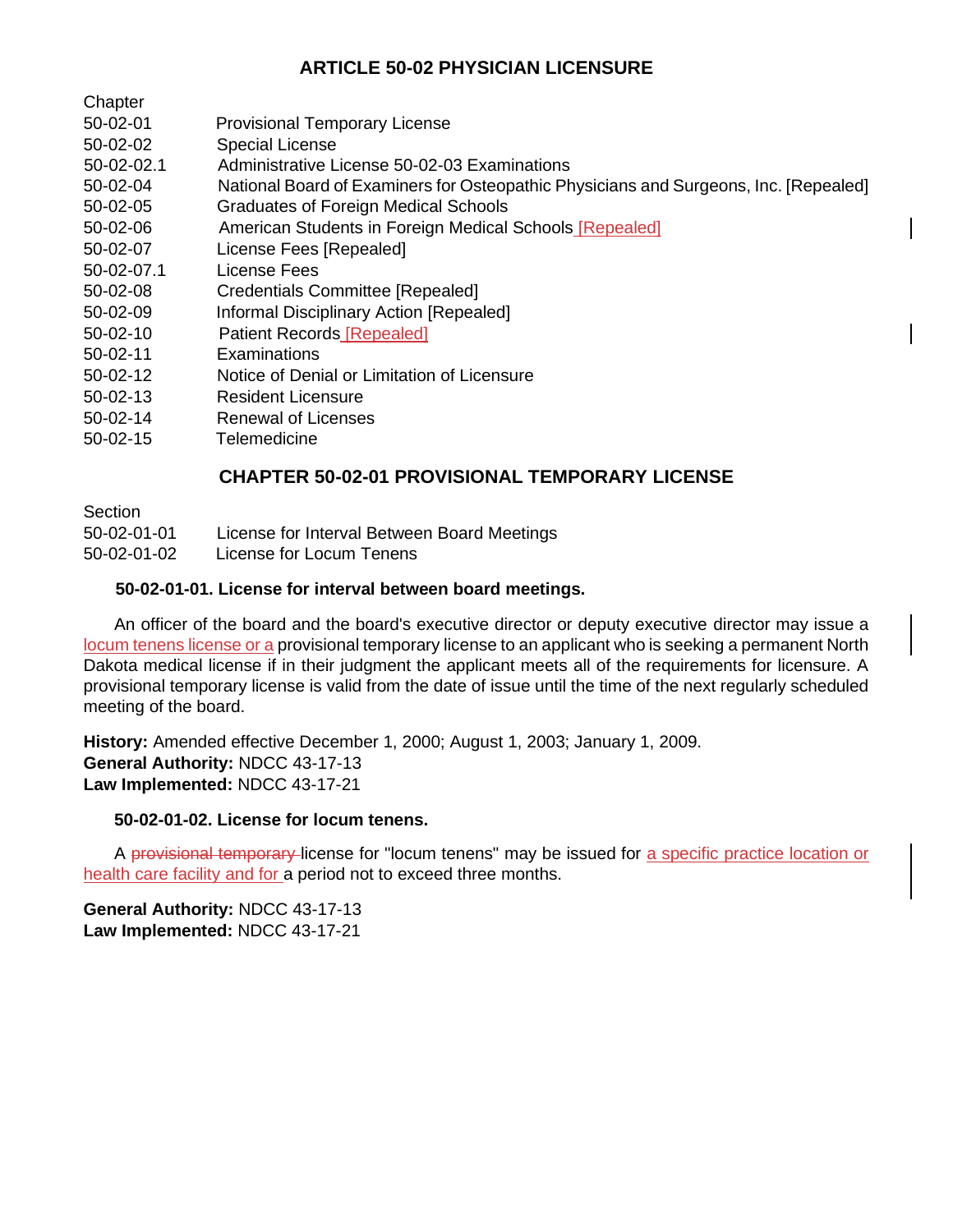## **CHAPTER 50-02-05 GRADUATES OF FOREIGN MEDICAL SCHOOLS**

**Section** 

| 50-02-05-01 | Standard Certificate From Educational Commission Required                     |
|-------------|-------------------------------------------------------------------------------|
| 50-02-05-02 | Requirements for Licensure by Reciprocity or Endorsement                      |
| 50-02-05-03 | <b>American Specialty Board Certificate Requirements</b>                      |
| 50-02-05-04 | Canadian Medical School Graduate Licensure by Endorsement                     |
| 50-02-05-05 | Licentiates of Medical Council of Canada Accepted by Endorsement [Repealed]   |
| 50-02-05-06 | <b>FLEX Examination Requirements [Repealed]</b>                               |
| 50-02-05-07 | Passing Requirements for FLEX Examination                                     |
| 50-02-05-08 | Fees for Examination [Repealed]                                               |
| 50-02-05-09 | Exception to Statutory Qualifications for License - When Available [Repealed] |
|             |                                                                               |

## **50-02-05-01. Standard certificate from educational commission required.**

All applicants for licensure who are graduates of foreign medical schools, except the medical schools of Canada, the United Kingdom, Australia, and New Zealand, are required to present a valid certification status the standard certificate from the educational commission for foreign medical graduates with an examination as a prerequisite for admission to the North Dakota medical board examinations. This requirement shall not apply to applicants who were first licensed to practice medicine in the United States prior to the availability of the educational commission for foreign medical graduates examination.

**History:** Amended effective April 1, 1996. **General Authority:** NDCC 28-32-02 **Law Implemented:** NDCC 43-17-18

## **50-02-05-02. Requirements for licensure by reciprocity or endorsement.**

Graduates of medical schools not located within the United States or Canada who have a license from another state will not be licensed in North Dakota by either reciprocity or endorsement unless licensure was secured by passing the federation licensing examination, or the United States medical licensing examination (USMLE), and the candidate has fulfilled other North Dakota licensure requirements. However, those applicants seeking licensure by either reciprocity or endorsement who passed a written examination in another state before the advent of the federation licensing examination may be considered on an individual basis. Those candidates may also be required to pass the special purpose examination (SPEX) administered by the federation of state medical boards of the United States.

**History:** Amended effective December 1, 1988; November 1, 1995; April 1, 1996. **General Authority:** NDCC 28-32-02 **Law Implemented:** NDCC 43-17-21

#### **50-02-05-03. American specialty board certificate requirements.**

A graduate from a foreign medical school who has an American specialty board certificate must also present an educational commission for foreign medical graduates standard certificate with a grade of seventy-five or better for admission to the North Dakota medical board examinations. For such a specialist, under special circumstances, the educational commission for foreign medical graduates standard certificate requirement may be waived by unanimous approval of the board.

**General Authority:** NDCC 28-32-02 **Law Implemented:** NDCC 43-17-18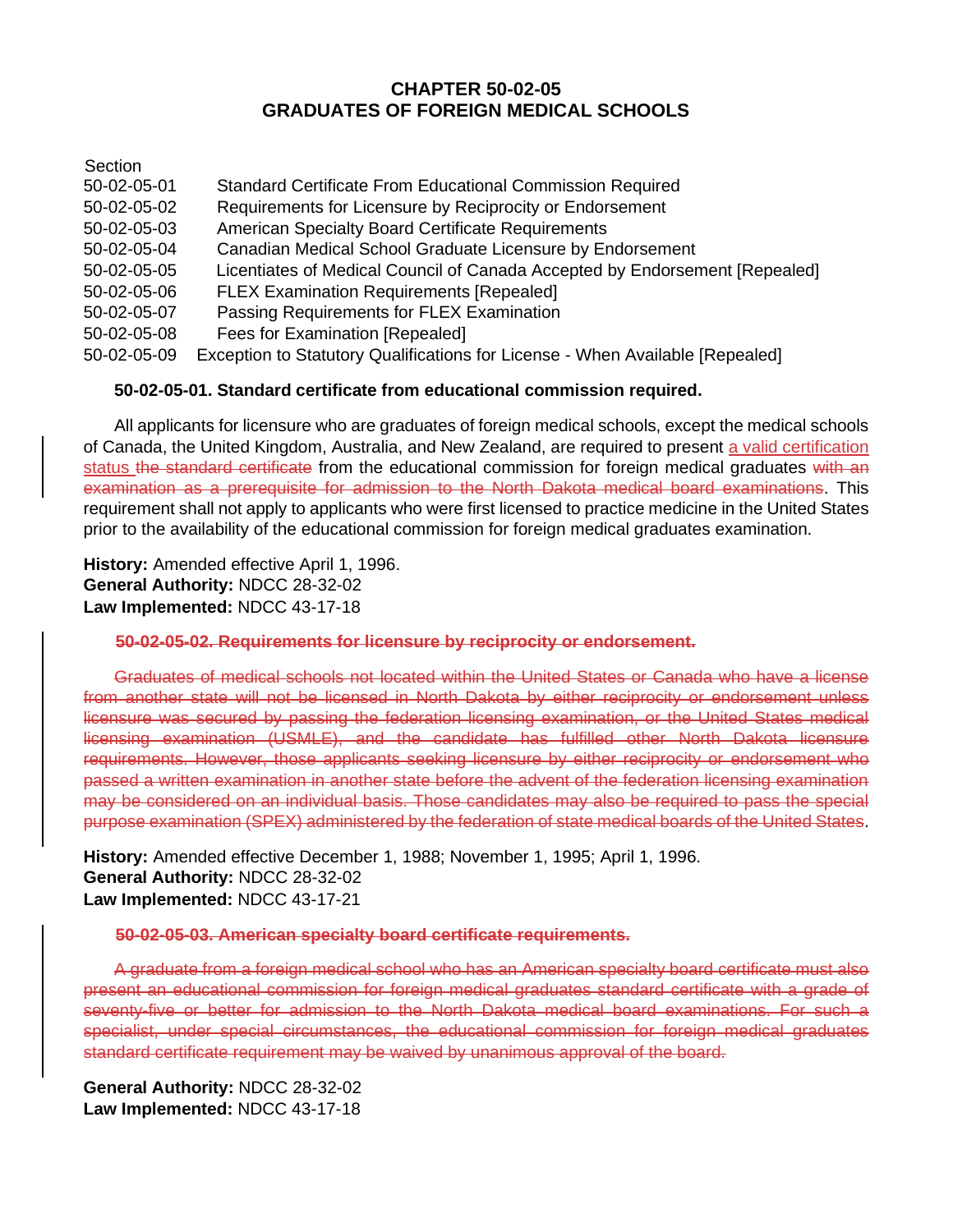#### **50-02-05-04. Canadian medical school graduate licensure by endorsement.**

A graduate of a Canadian medical school may be licensed by endorsement if the board deems it to be in the best interest of this state. However, such graduate must first present to the board satisfactory evidence establishing that the graduate has legally been licensed in another state or Canada in which the requirements for such license with respect to qualifications are equivalent to the requirements of this state.

## **General Authority:** NDCC 28-32-02 **Law Implemented:** NDCC 43-17-18

## **50-02-05-05. Licentiates of medical council of Canada accepted by endorsement.**

Repealed effective May 1, 2002.

## **50-02-05-06. FLEX examination requirements.**

Repealed effective November 1, 1995.

## **50-02-05-07. Passing requirements for FLEX examination.**

The minimum passing score for each component of the federal licensing examination is seventy-five percent as scored by the federation of state medical boards.

**History:** Effective February 1, 1985; amended effective December 1, 1988; November 1, 1993. **General Authority:** NDCC 28-32-02 **Law Implemented:** NDCC 43-17-18(4)

## **50-02-05-08. Fees for examination.**

Repealed effective December 1, 1988.

## **50-02-05-09. Exception to statutory qualifications for license - When available.**

Repealed effective December 1, 2000.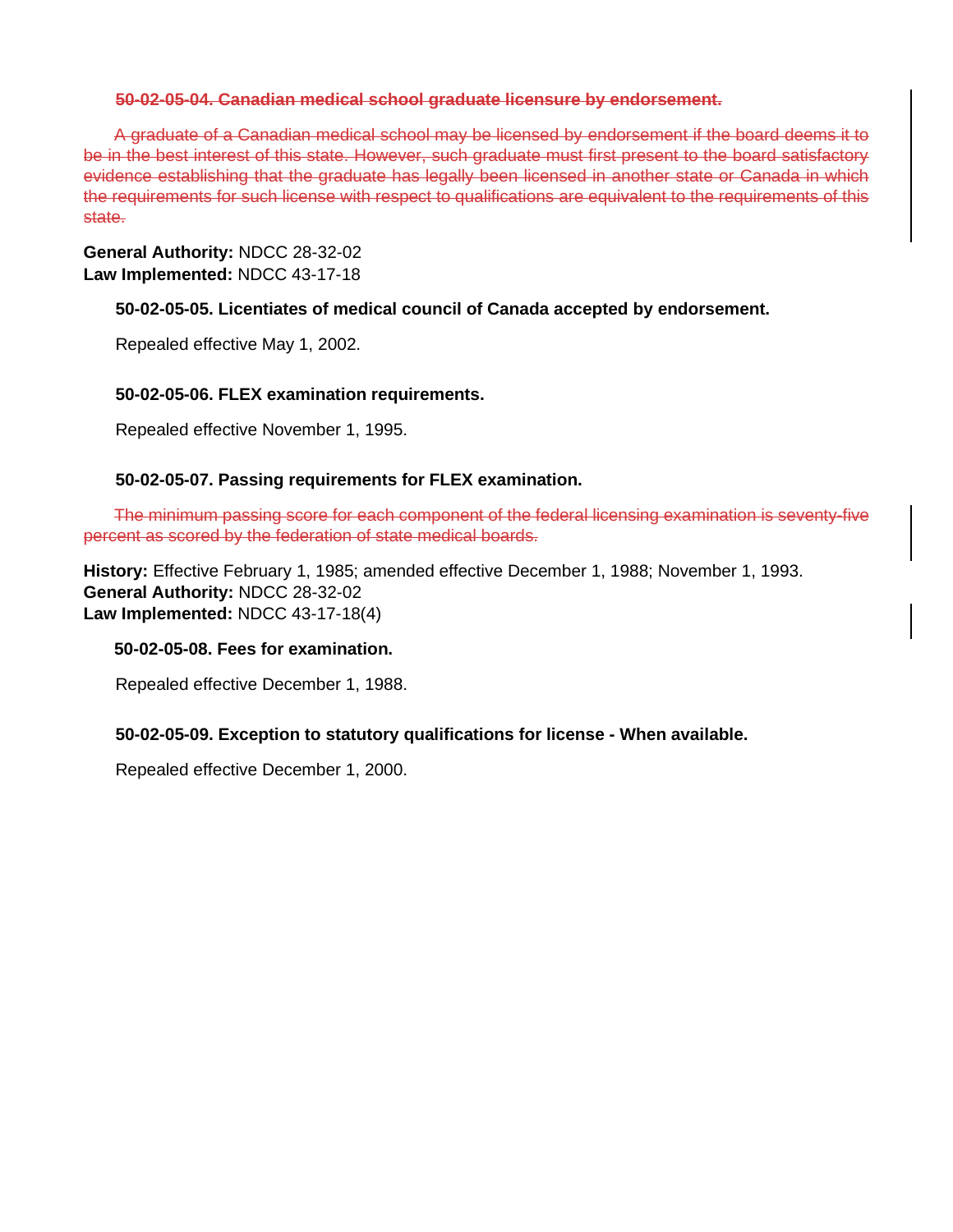# **CHAPTER 50-02-06 AMERICAN STUDENTS IN FOREIGN MEDICAL SCHOOLS**

**[Repealed effective ]**

50-02-06-01 Fifth Pathway Program 50-02-06-02 Supervised Clinical Training 50-02-06-03 Requirements for Supervised Clinical Training 50-02-06-04 Effect of Supervised Clinical Training 50-02-06-05 Consideration for Licensure [Repealed]

#### **50-02-06-01. Fifth pathway program.**

A pathway for entrance to approved programs of graduate medical education is available for students who have fulfilled all of the following conditions:

- 1. Completion, in an accredited American college or university, of undergraduate premedical work of the quality acceptable for matriculation in an accredited United States medical school.
- 2. Study of medicine at a medical school located outside the United States, Puerto Rico, and Canada, which is listed in the world directory of medical schools, published by the world health organization.
- 3. Completion of all of the formal requirements of the foreign medical school except internship or social service, or both. Those who have completed all of these requirements including internship or social service, or both, are not eligible.

**History:** Amended effective December 1, 1988. **General Authority:** NDCC 28-32-02 **Law Implemented:** NDCC 43-17-18

#### **50-02-06-02. Supervised clinical training.**

Students who have completed the academic curriculum in residence in a foreign medical school and who have fulfilled the conditions of section 50-02-06-01 may be offered the opportunity to substitute for an internship required by a foreign medical school, an academic year of supervised clinical training (such as a clinical clerkship or junior internship) prior to entrance into the first year of approved graduate medical education. The supervised clinical training must be under the direction of a medical school approved by the liaison committee on medical education.

**General Authority:** NDCC 28-32-02 **Law Implemented:** NDCC 43-17-18

#### **50-02-06-03. Requirements for supervised clinical training.**

Before beginning the supervised clinical training, said students must have their academic records reviewed and approved by the medical schools supervising their clinical training and must attain a score satisfactory to the sponsoring medical school on a screening examination or procedure acceptable to the council on medical education, such as part I of the national board examinations, or the educational commission for foreign medical graduates examination, or the federation licensing examination. The council on medical education will consider the acceptability of any other screening examination or procedure proposed by a sponsoring medical school.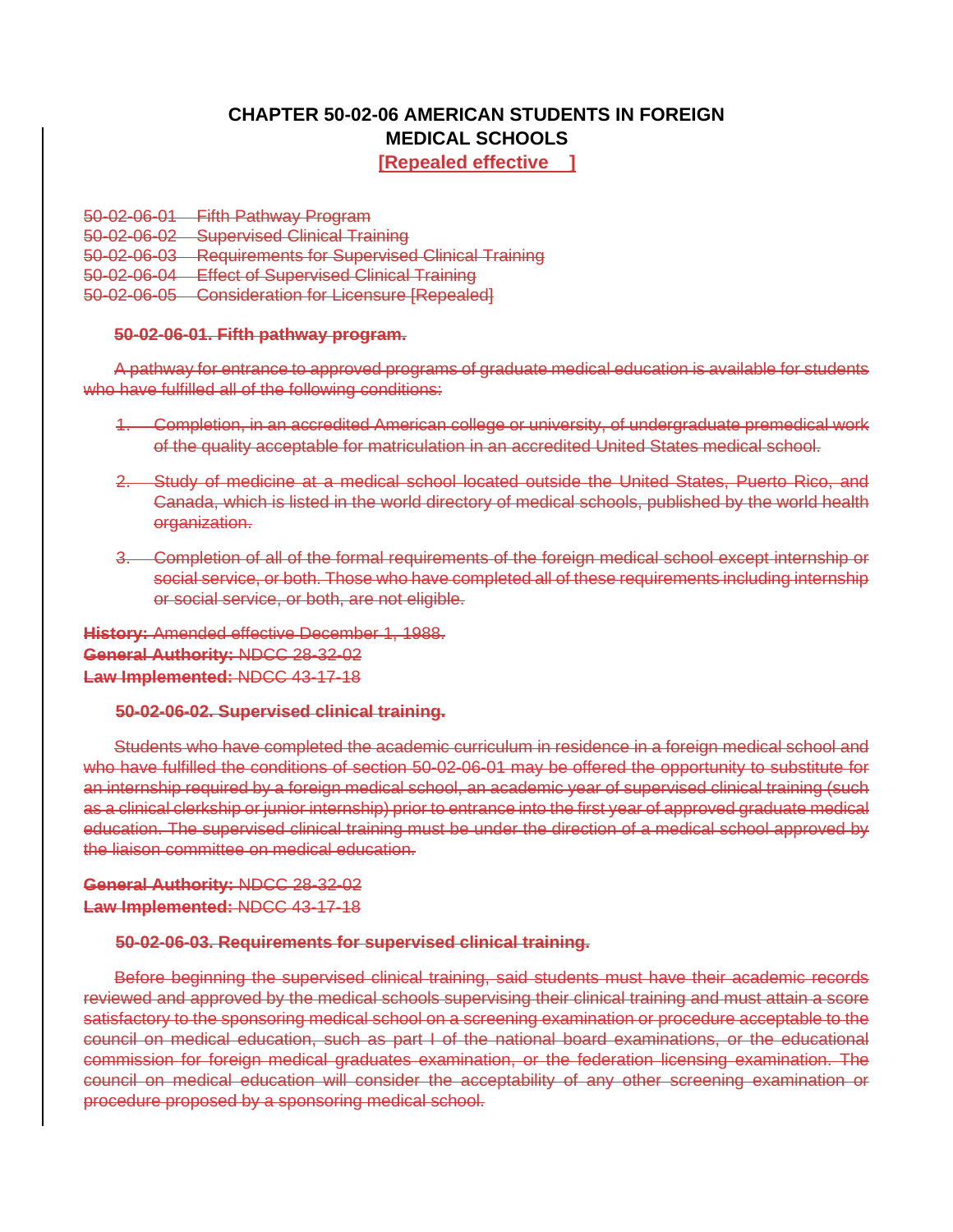## **General Authority:** NDCC 28-32-02 **Law Implemented:** NDCC 43-17-18

### **50-02-06-04. Effect of supervised clinical training.**

Students who are judged by the sponsoring medical schools to have completed successfully the supervised clinical training are eligible to enter the first year of approved graduate training programs without completing social service obligations required by the foreign country or obtaining educational commission for foreign medical graduates certification.

**General Authority:** NDCC 28-32-02 **Law Implemented:** NDCC 43-17-18

## **50-02-06-05. Consideration for licensure.**

Repealed effective May 1, 2002.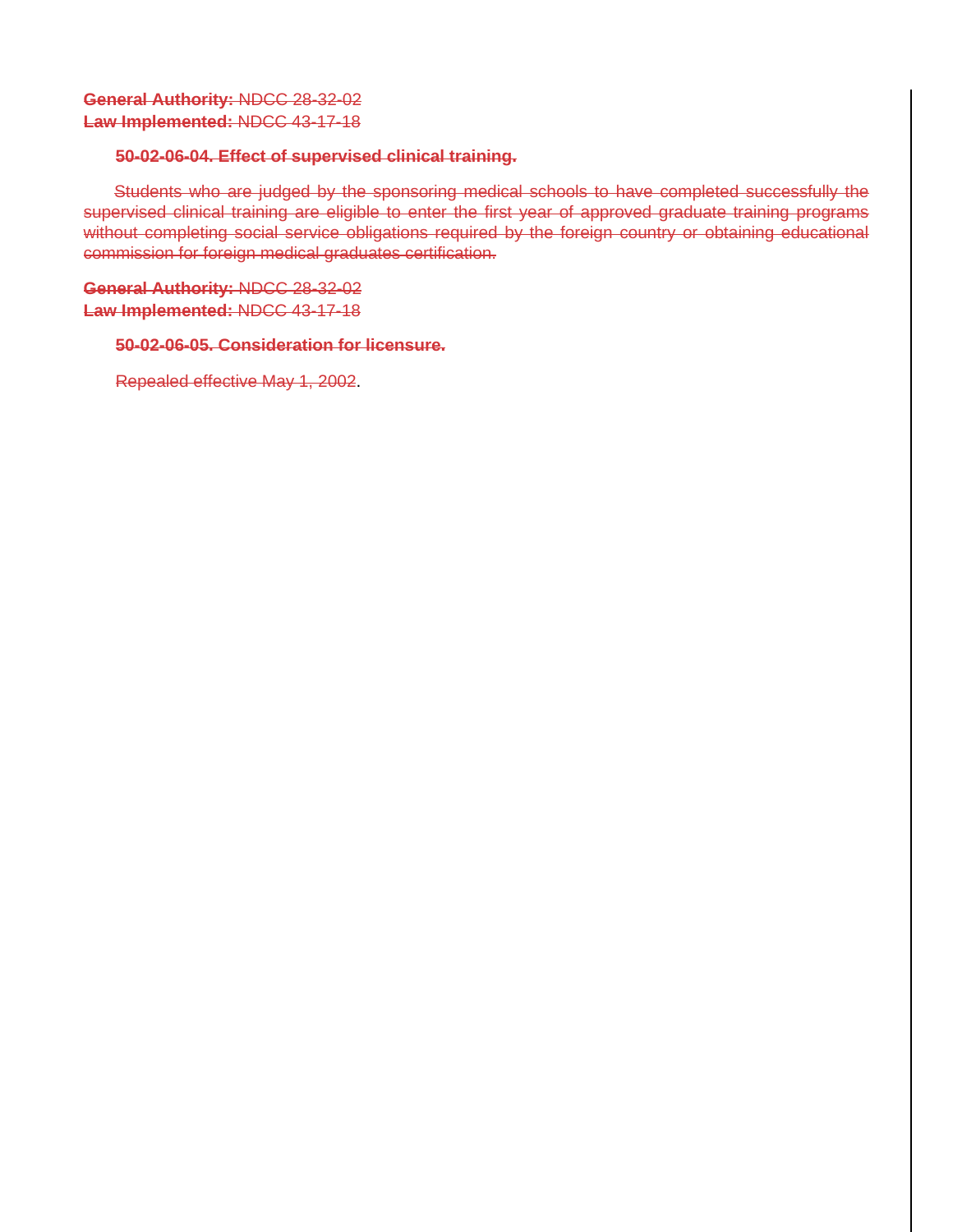## **CHAPTER 50-02-07.1 PHYSICIAN LICENSE FEES**

50-02-07.1-01 License Fees 50-02-07.1-02Late-Unlicensed practice Fees 50-02-07.1-03 Administrative Sanctions

#### **50-02-07.1-01. License fees.**

The fee for licensure in North Dakota, whether it be by qualification, reciprocity, endorsementcompact, locum tenens, or special license, is two hundred dollars per year. The fee for a locum tenens license is two hundred dollars and the annual registration fee for all licensed physicians is two hundred dollars. The fee to convert from a locum tenens license to permanent licensure status is two hundred dollars.

**History:** Effective January 1, 2010; amended effective October 1, 2011. **General Authority:** NDCC 43-17-25 **Law Implemented:** NDCC 43-17-25

#### **50-02-07.1-02. Late Unlicensed practice fees.**

A physician seeking to renew the annual registrationa license who has failed to complete the annual registration process within the time specified by the North Dakota board of medicinethree years from the expiration date, must be assessed a fee equal to three times the normal annual registration fee, in addition to such other penalties as are authorized by law, if that physician is found to have been practicing medicine in this state after the physician's license expired.

**History:** Effective January 1, 2010. **General Authority:** NDCC 43-17-25 **Law Implemented:** NDCC 43-17-26.1

#### 50-02-07.1-02.1. Arrearage

A physician whose license has expired may renew the expired license upon payment of two hundred dollars per year, up to three years, for each year past the renewal deadline.

**History: Effective General Authority:** NDCC 43-17-25 **Law Implemented:** NDCC 43-17-26.1

#### **50-02-07.1-03. Administrative sanction.**

An administrative sanction shall be imposed in the amount of three times the normal annual registration fee for any applicant or licensed physician who provides false or deceptive information with regard to any material fact concerning eligibility for initial licensure or renewal after verifying or certifying that the information provided is true. This includes all material information provided in an initial license application, an annual registration renewal, or a report of compliance with mandatory continuing education requirements.

The imposition of an administrative sanction under this section is not a disciplinary action of the board; however, it does not preclude the board from also imposing disciplinary action, or other penalties provided by law, for the same conduct in appropriate cases.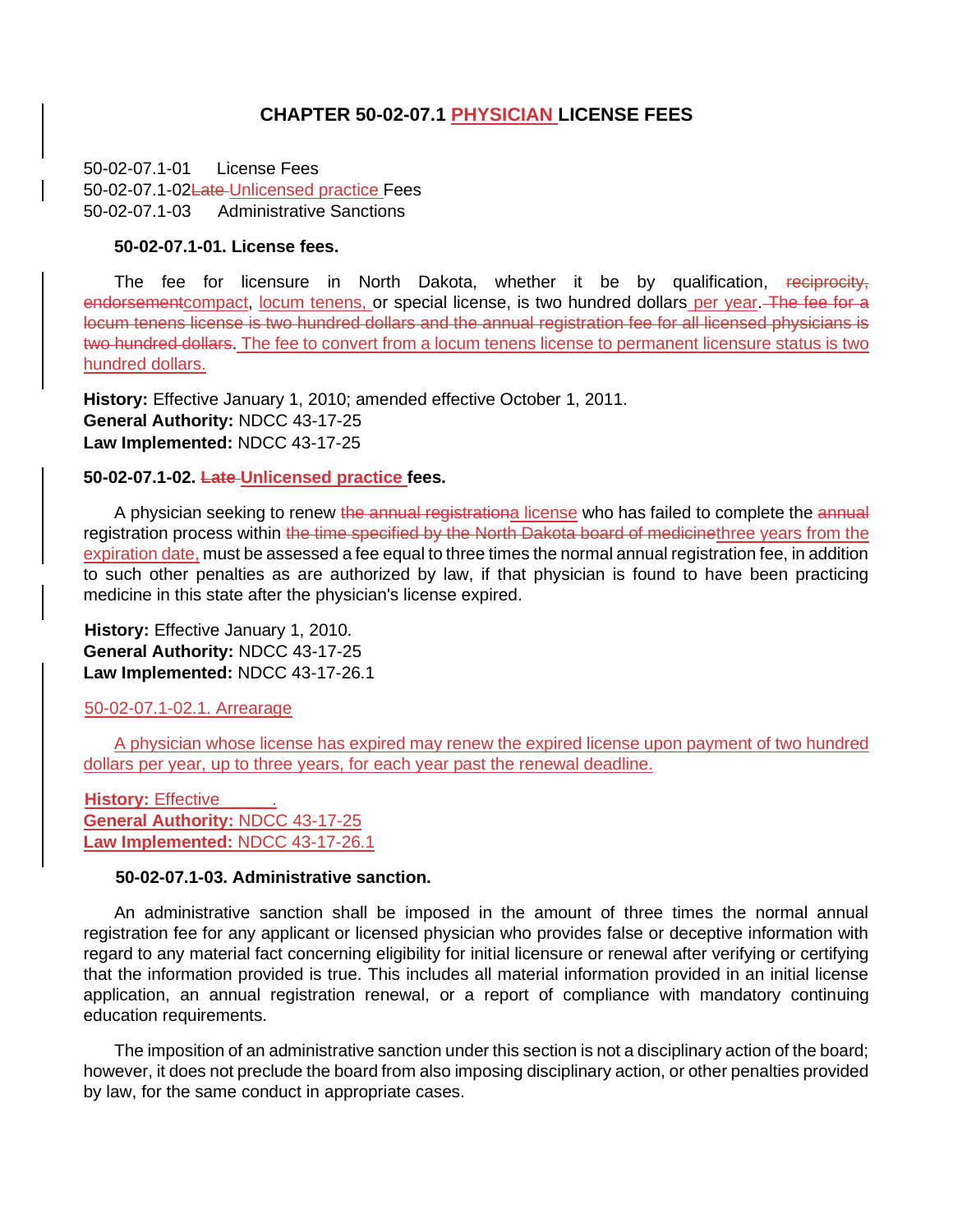An applicant or licensed physician may challenge the imposition of an administrative sanction under this section in a hearing under North Dakota Century Code chapter 28-32 before an administrative law judge.

**History:** Effective January 1, 2010. **General Authority:** NDCC 43-17-07.1(3) **Law Implemented:** NDCC 43-17-25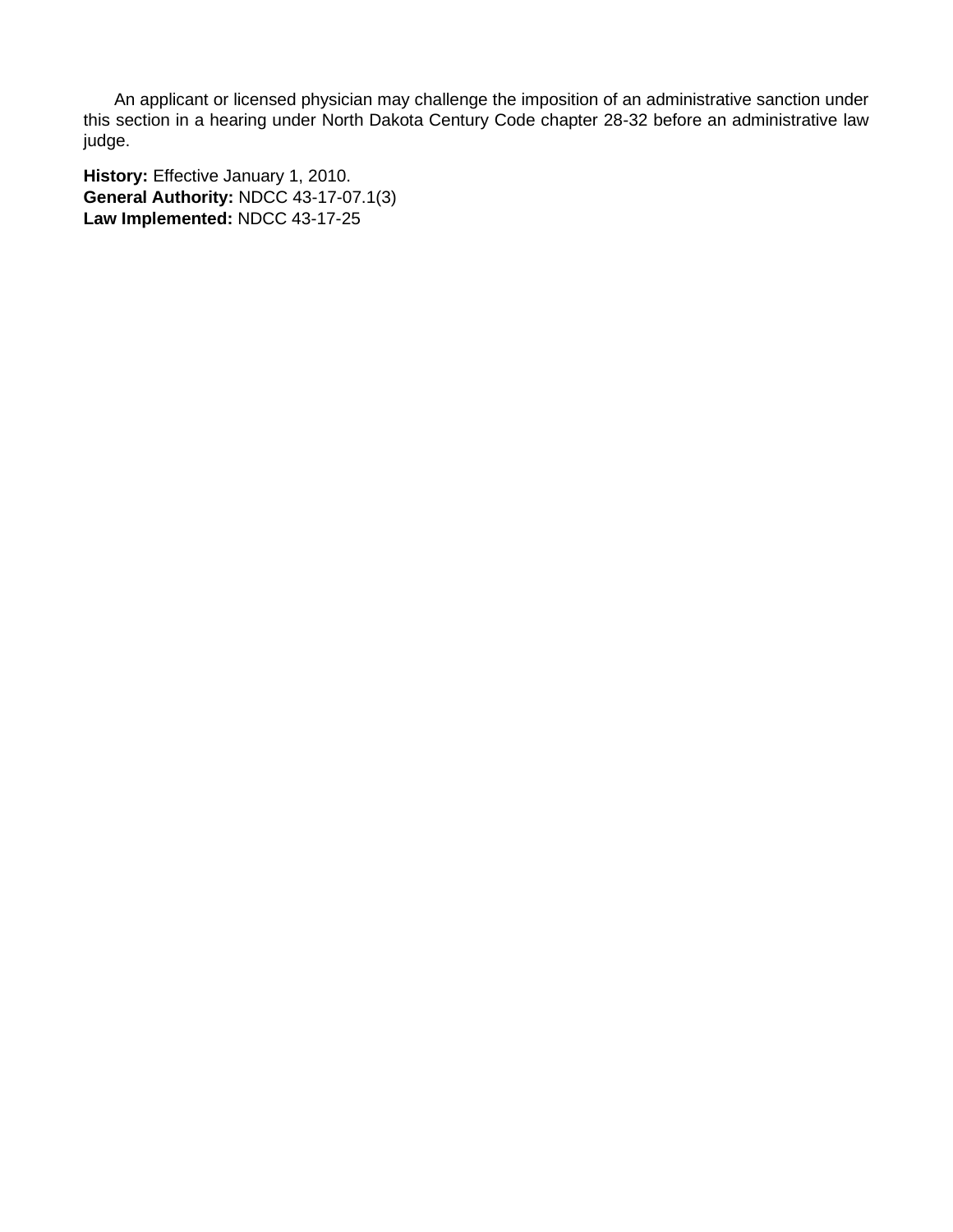## **CHAPTER 50-02-10 PATIENT RECORDS (Repealed Effective \_\_\_\_)**

**Section** 

50-02-10-01 Patient Records Relating to Psychiatric Care

#### **50-02-10-01. Patient records relating to psychiatric care.**

Psychiatric records may be transferred or released to the patient or the patient's representative upon request of the patient whenever the treating physician believes that such action is not contrary to the patient's best interests. In other instances, psychiatric records shall be transferred to another physician or released to a representative of the patient when requested on behalf of the patient by another physician.

**History:** Effective July 1, 1992. **General Authority:** NDCC 28-32-02 **Law Implemented:** NDCC 43-17-31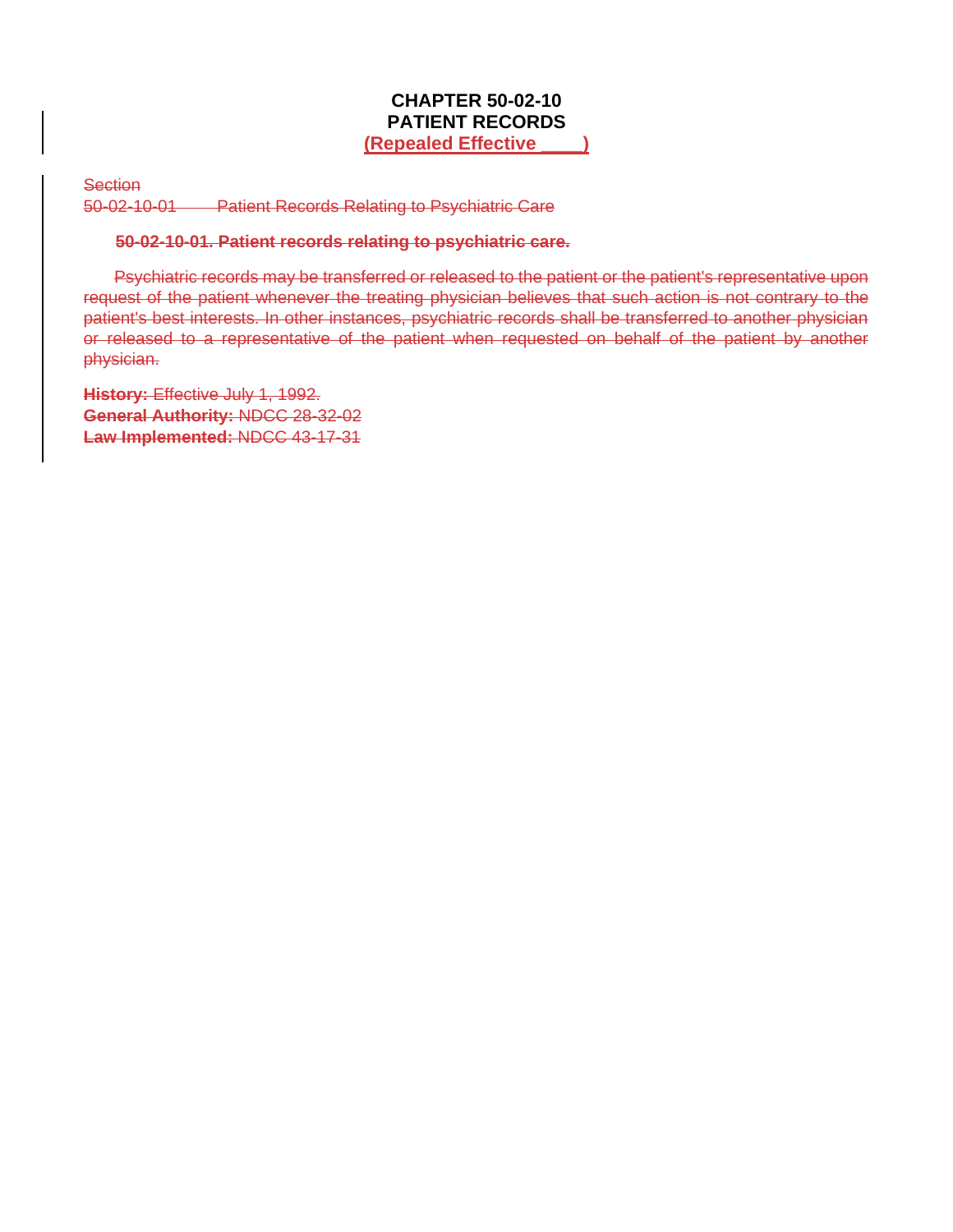# **CHAPTER 50-02-11 EXAMINATIONS**

**Section** 

- 50-02-11-01 Eligibility for Examination
- 50-02-11-02 Successful Completion of Examination Time Limitation [Repealed]
- 50-02-11-03 Limitation on Attempts at Examination Passage [Repealed]
- 50-02-11-03.1 Limitation on Attempts at Examination Passage
- 50-02-11-04 Examination Combinations Acceptable

## **50-02-11-01. Eligibility for examination.**

To be eligible for steps 1 and 2 of USMLE (United States medical licensing examination), the applicant must be in one of the following categories:

- 1. A medical student officially enrolled in, or a graduate of, a United States or Canadian medical school accredited by the liaison committee on medical education (LCME).
- 2. A medical student officially enrolled in, or a graduate of, a United States osteopathic medical school accredited by the American osteopathic association (AOA).
- 3. A medical student officially enrolled in, or a graduate of, a foreign medical school and eligible for examination by the educational commission for foreign medical graduates (ECFMG) for its certificate.

To be eligible for USMLE step 3, the applicant must (a) have obtained the MD degree or the DO degree; and (b) have completed successfully both parts I and II of the national board examination or steps 1 and 2 of the USMLE or part I and step 2 or step 1 and part II or FLEX component 1;  $\left\langle \epsilon\right\rangle$  if a graduate of a foreign medical school, be certified by the ECMFG or have successfully completed a fifth pathway program; and (d) have completed, or be within six months of having completed, at least one postgraduate training year in a program of graduate medical education accredited by the accreditation council for graduate medical education or the American osteopathic association or the royal college of physicians and surgeons of Canada or the college of family physicians of Canada or be enrolled in an approved postgraduate training program within the state of North Dakota.

**History:** Effective November 1, 1993; amended effective November 1, 1995; December 1, 1996; December 1, 2000; July 26, 2001; March 1, 2003. **General Authority:** NDCC 28-32-02 **Law Implemented:** NDCC 43-17-18

## **50-02-11-02. Successful completion of examination - Time limitation.**

Repealed effective April 1, 2020.

## **50-02-11-03. Limitation on attempts at examination passage.**

Repealed effective August 1, 2003.

## **50-02-11-03.1. Limitation on attempts at examination passage.**

1. An applicant is permitted a maximum of three attempts to pass each step or part or component of a licensing examination. This rule does not apply to an individual who required more than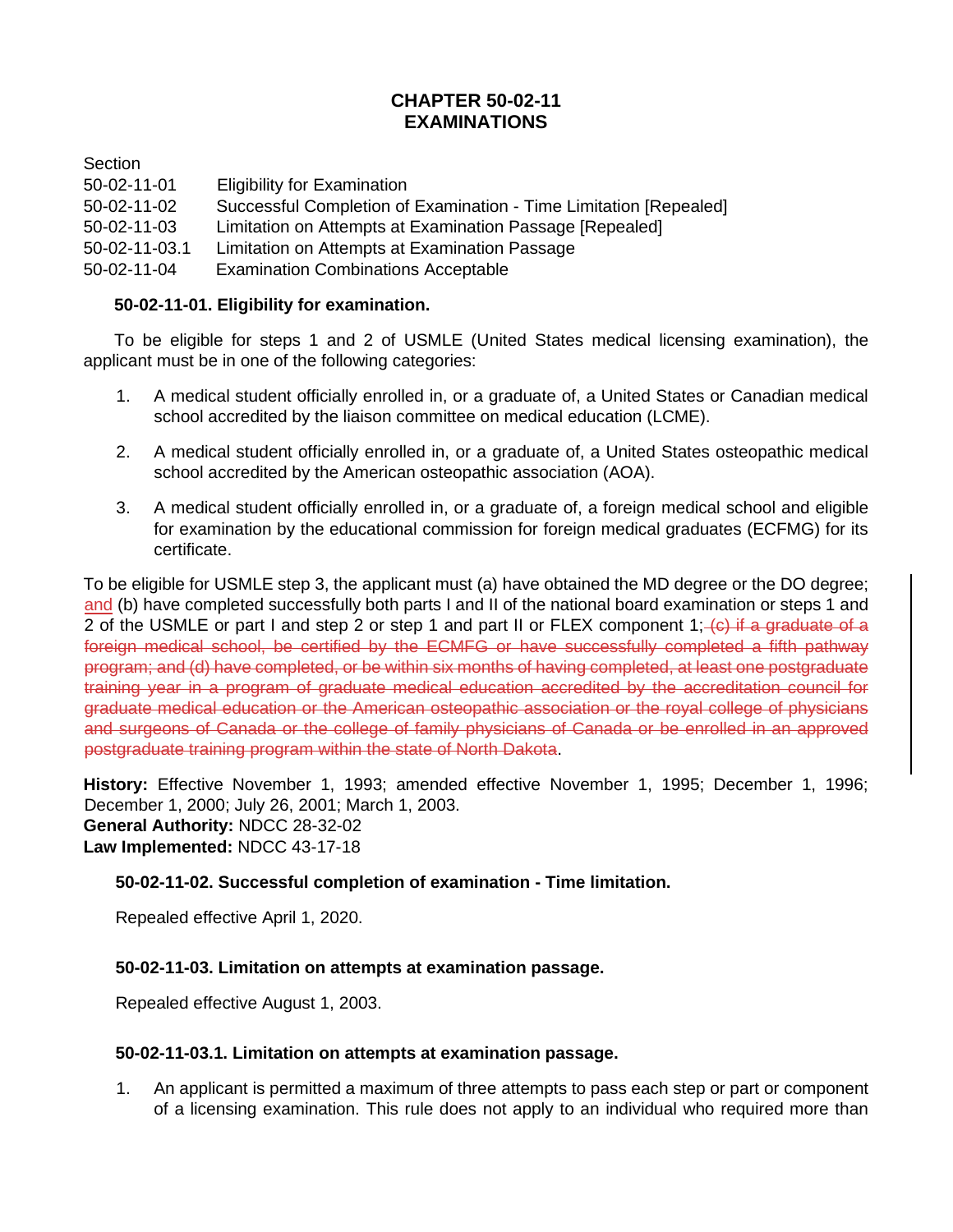three attempts to pass USMLE step 1 or USMLE step 2 if that individual was enrolled in a postgraduate training program in North Dakota prior to July 10, 2005, and if:

- a. The individual is still enrolled in the program when the application for licensure is submitted to the board's office; or
- b. The individual has completed the program successfully.

Parts, steps, and components may not be combined so as to enlarge the number of attempts permitted under this rule.

- 2. Upon review of an individual applicant, the board may allow an exception to this rule if it finds that it is in the best interest of the state and the applicant:
	- a. Is validly licensed as a physician in another state;
	- b. Has practiced a minimum of ten-five years;
	- c. Has no disciplinary actions imposed by any other state medical licensing board; and
	- d. Is certified by a specialty board recognized by the American board of medical specialties or by the royal college of physicians and surgeons of Canada.
- 3. Upon review of an individual applicant, the board may allow an exception to this rule if it finds that it is in the best interest of the state and the applicant shows a documented disability as determined by the board.

**History:** Effective June 1, 2005; amended effective October 1, 2011; April 1, 2020. **General Authority:** NDCC 28-32-02 **Law Implemented:** NDCC 43-17-18

## **50-02-11-04. Examination combinations acceptable.**

Any applicant who has successfully completed part I (NBME) or step 1 (USMLE) plus part II or step 2 plus part III or step 3; or FLEX component 1 plus step 3; or part I or step 1, plus part II or step 2, plus FLEX component 2 shall be deemed to have successfully completed a medical licensure examination as required by subsection 4 of North Dakota Century Code section 43-17-18, if such combination of testing was completed before January 1, 2000:

- 1. USMLE Step 1 + USMLE Step 2 + USMLE Step 3
- 2. NBME Part I + NBME Part II + NBME Part III
- 3. FLEX Component 1 + FLEX Component 2
- 4. USMLE Step 1 + NBME Part II + NBME Part III
- 5. USMLE Step 1 + USMLE Step 2 + NBME Part III
- 6. USMLE Step 1 + NBME Part II + USMLE Step 3
- 7. NBME Part I + USMLE Step 2 + USMLE Step 3
- 8. NBME Part I + USMLE Step 2 + NBME Part III
- 9. NBME Part I + NBME Part II + USMLE Step 3
- 10. FLEX Component 1 + USMLE Step 3
- 11. FLEX Component 2 + USMLE Step 1 + NBME Part II
- 12. FLEX Component 2 + USMLE Step 1 + USMLE Step 2
- 13. FLEX Component 2 + NBME Part I + USMLE Step 2
- 14. FLEX Component 2 + NBME Part I + NBME Part II

**History:** Effective November 1, 1993; amended effective November 1, 1995.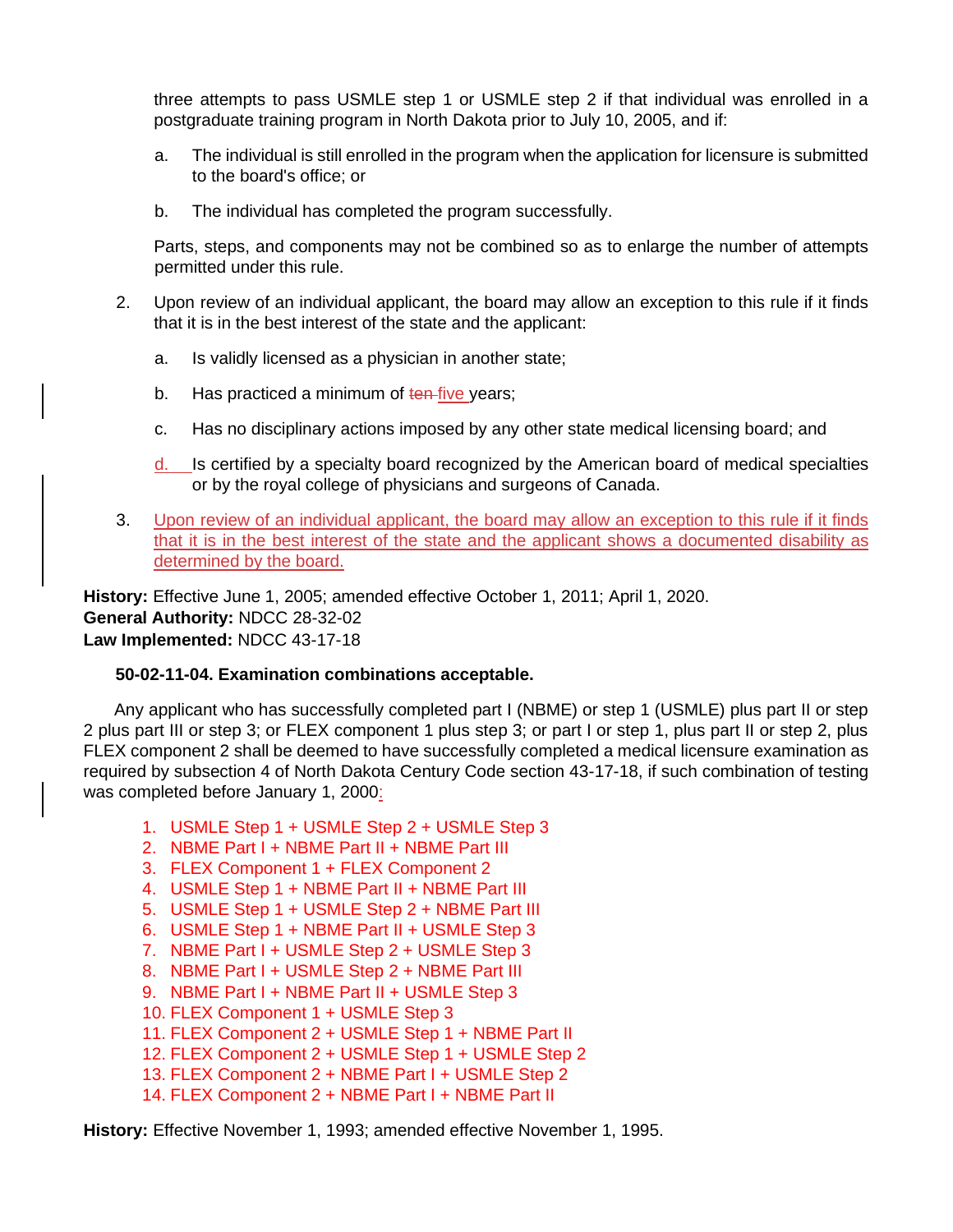**General Authority:** NDCC 28-32-02 **Law Implemented:** NDCC 43-17-18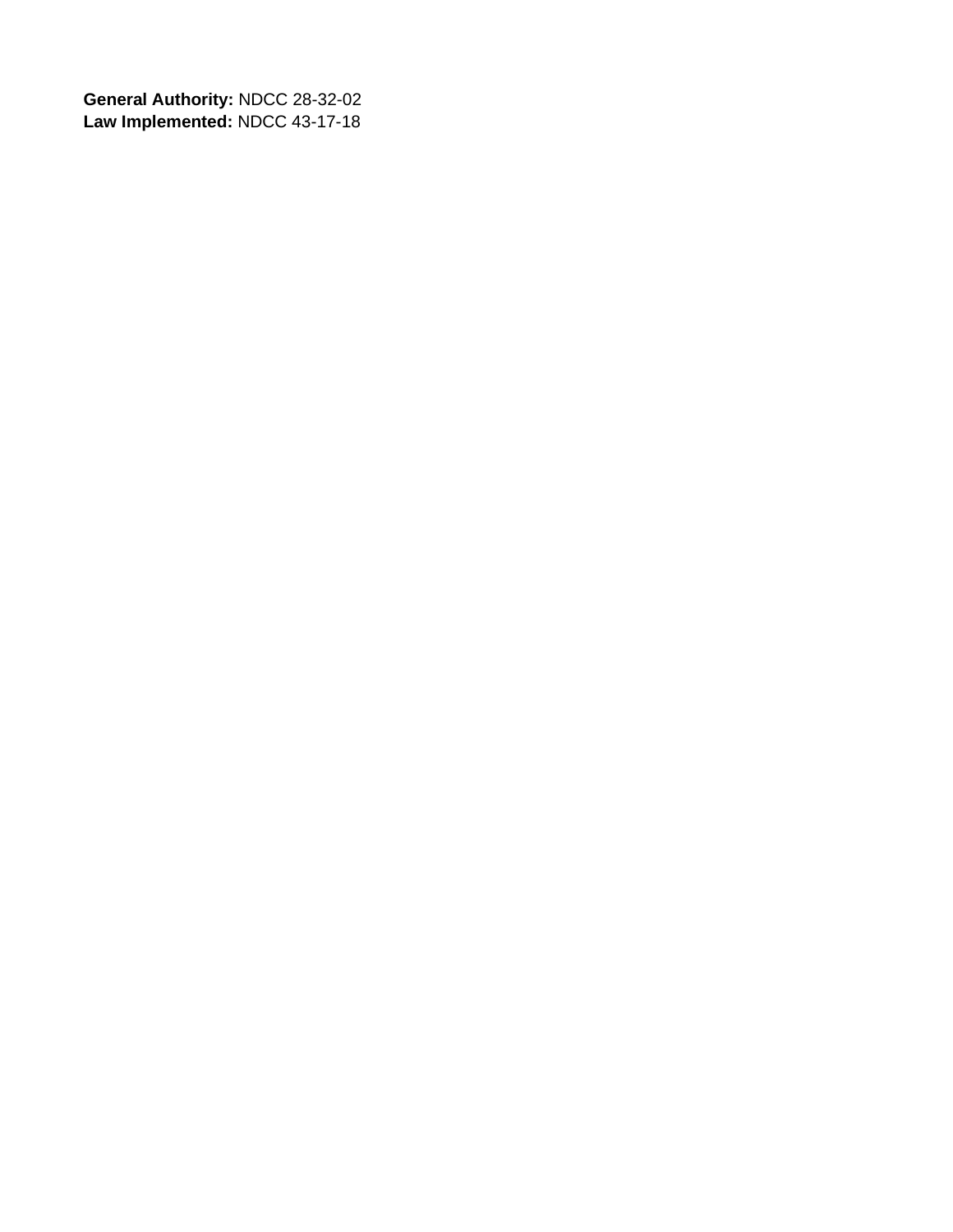## **CHAPTER 50-02-12 NOTICE OF DENIAL OR LIMITATION OF LICENSURE**

**Section** 

50-02-12-01 Notice of Denial or Limitation of Licensure

## **50-02-12-01. Notice of denial or limitation of licensure.**

In the event the board makes an initial determination that an applicant does not meet the requirements for licensure, or that an applicant should be granted a limited or conditioned license, the board shall promptly give the applicant notice, personally or by certified mail, that it has made an informal decision to deny the application or to place conditions or limitations on the applicant's license. The board shall also advise the applicant as follows:

- 1. The applicant has the right to have the merits of the application considered at a formal hearing in accordance with the provisions of the North Dakota Administrative Agencies Practices Act, North Dakota Century Code chapter 28-32.
- 2. To secure a formal hearing on the merits of the application, the applicant must contact the board to request the hearing within sixty-thirty days of being given notice of the board's informal decision.

In the event an applicant does not request a formal hearing within sixty-thirty days of the date on which the applicant is given notice that the board has made an informal decision to deny the application or to place conditions or limitations on the applicant's license, then the board's informal decision will become the final order of the board.

**History:** Effective April 1, 1999. **General Authority:** NDCC 28-32-02 **Law Implemented:** NDCC 43-17-18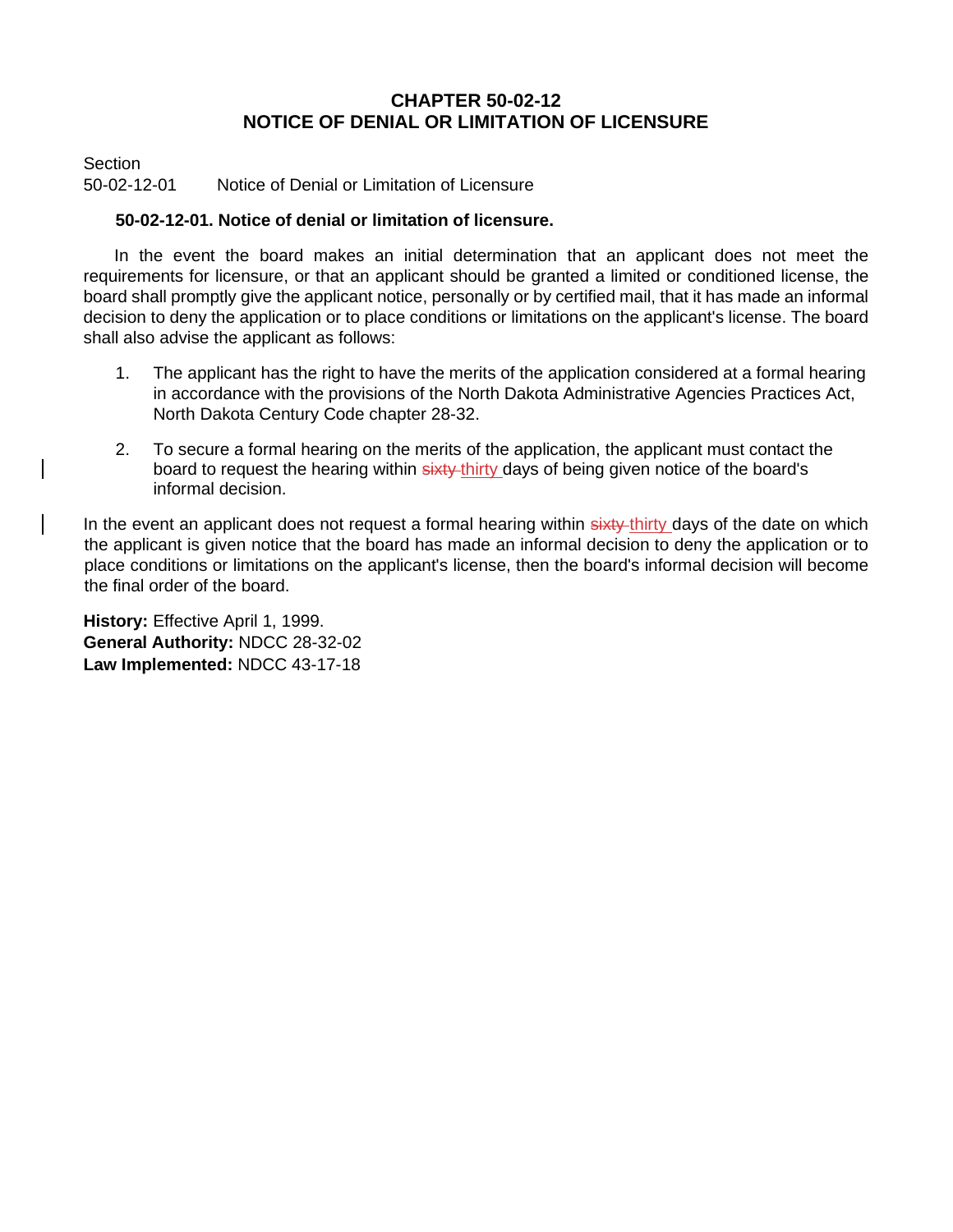# **CHAPTER 50-02-13 RESIDENT LICENSURE**

### **Section**

| 50-02-13-01   | Definitions                     |
|---------------|---------------------------------|
| 50-02-13-02   | <b>License Requirement</b>      |
| 50-02-13-02.1 | License Requirement - Exception |
| 50-02-13-03   | Qualifications                  |
| 50-02-13-04   | Applications                    |
| 50-02-13-05   | Scope of Practice               |
| 50-02-13-06   | <b>Discipline</b>               |
| 50-02-13-07   | Period of Licensure             |
| 50-02-13-08   | <b>Reporting Requirements</b>   |
| 50-02-13-09   | Fees                            |

## **50-02-13-01. Definitions.**

As used in this chapter:

- 1. "Approved postgraduate training program" means a postgraduate training program approved by the accreditation council for graduate medical education.
- 2. "Board" means the North Dakota board of medicine.
- 3. "Resident" means a person who is enrolled in an approved postgraduate training program.

**History:** Effective May 1, 2000. **General Authority:** NDCC 28-32-02 **Law Implemented:** NDCC 43-17-18

#### **50-02-13-02. License requirement.**

A person may not participate in a postgraduate training program in this state unless that person has first been granted a license by the board.

**History:** Effective May 1, 2000. **General Authority:** NDCC 28-32-02 **Law Implemented:** NDCC 43-17-18

## **50-02-13-02.1. License requirement - Exception.**

The provisions of section 50-02-13-02 notwithstanding, a resident who is enrolled in a postgraduate training program in another state may complete a rotation in this state without obtaining a North Dakota license if:

- 1. The out-of-state postgraduate training program is accredited by the accreditation council for graduate medical education;
- 2. Participation in the North Dakota rotation is an official component of the participant's postgraduate training program;
- 3. The North Dakota rotation will be completed within ninety days or less; and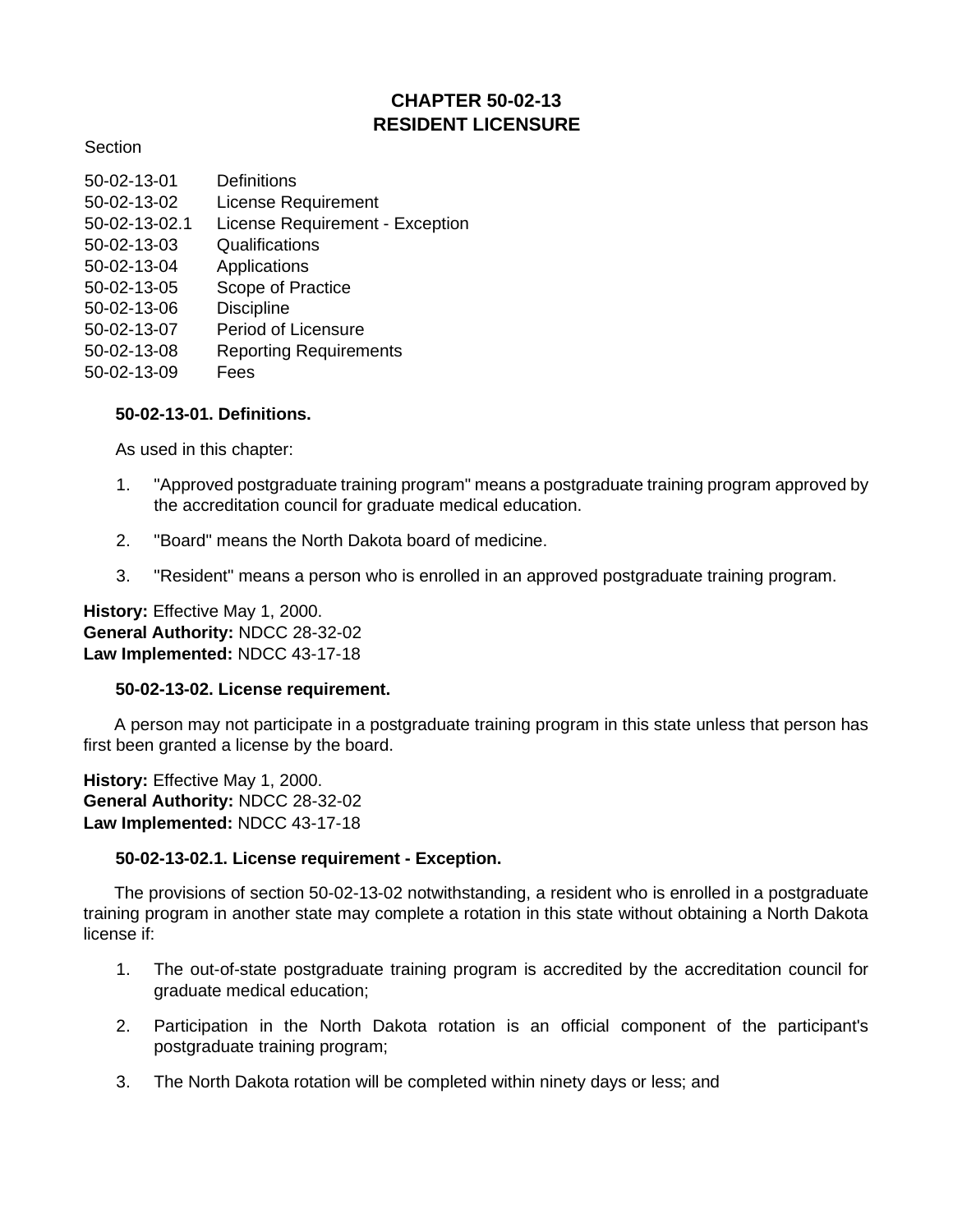4. The participant holds a valid unencumbered license to participate in postgraduate training programs in the state in which the participant's postgraduate training program is located. If that state does not require residents to hold a license, then the individual must obtain a North Dakota license before beginning the rotation in this state.

The director of the post graduate training program shall provide written notice to the board with the names of individuals and the state of licensure who are practicing under this exception within 20 days.

**History:** Effective November 1, 2002. **General Authority:** NDCC 28-32-02 **Law Implemented:** NDCC 43-17-18

## **50-02-13-03. Qualifications.**

The board may issue a postgraduate training license to an applicant who meets each of the following requirements:

- 1. The applicant is enrolled in an approved postgraduate training program within the state of North Dakota;
- 2. The applicant meets all qualifications for permanent licensure except those requirements pertaining to postgraduate training and the examination requirement specified in North Dakota Century Code section 43-17-18; and
- 3. The applicant has paid the prescribed fee.

**History:** Effective May 1, 2000. **General Authority:** NDCC 28-32-02 **Law Implemented:** NDCC 43-17-18

## **50-02-13-04. Applications.**

Applications for a postgraduate training license or the annual renewal of a postgraduate training license must be submitted to the office of the board upon such forms as are supplied by the board or otherwise approved by the board. The board may require any applicant to appear for an interview regarding the applicant's qualifications for licensure. The board shall establish a policy setting forth the criteria used in determining which applicants will be required to appear for such interviews.

**History:** Effective May 1, 2000. **General Authority:** NDCC 28-32-02 **Law Implemented:** NDCC 43-17-18

## **50-02-13-05. Scope of practice.**

A postgraduate training license only authorizes the person receiving that license to practice within the context of an approved postgraduate training program and does not authorize that person to engage in the private practice of medicine or otherwise practice medicine outside the scope of the postgraduate training program.

**History:** Effective May 1, 2000. **General Authority:** NDCC 28-32-02 **Law Implemented:** NDCC 43-17-18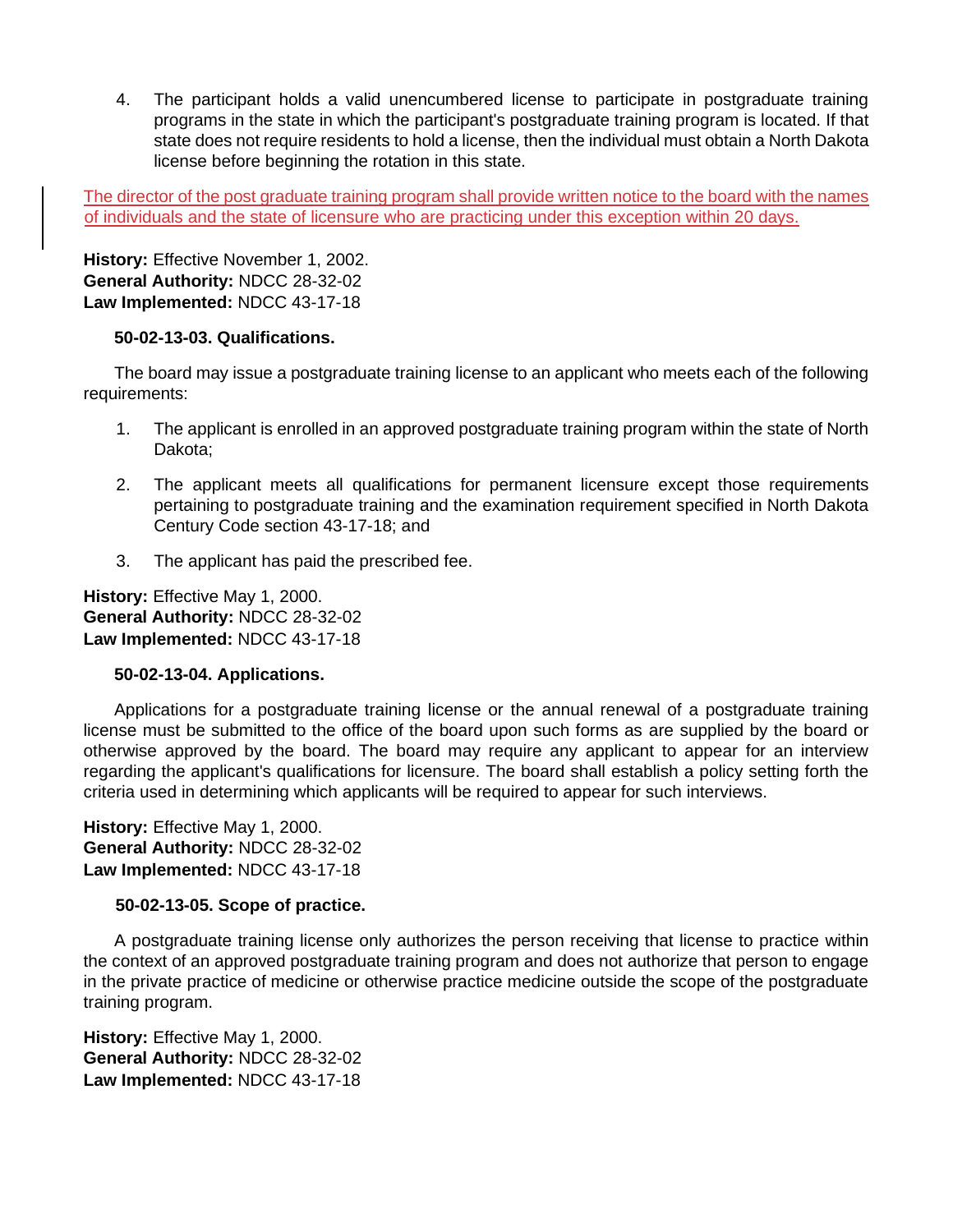### **50-02-13-06. Discipline.**

Individuals who have been granted a postgraduate training license are subject to the board's disciplinary authority as specified in North Dakota Century Code chapters 43-17 and 43-17.1 and a postgraduate training license may be revoked if:

- 1. The individual to whom that license was issued ceases to be enrolled in a postgraduate training program in this state; or
- 2. The individual to whom that license was issued engages in the practice of medicine outside the scope of a postgraduate training program.

Upon verification under 50-02-13-08 that a resident has been terminated or resigned from the post graduate training program, the license will automatically expire. The expiration of a resident's license does not preclude the board from taking disciplinary action as provided in this section.

**History:** Effective May 1, 2000.

**General Authority:** NDCC 28-32-02 **Law Implemented:** NDCC 43-17-18

## **50-02-13-07. Period of licensure.**

A postgraduate training license may, in the discretion of the board, be issued for a period of one or more years. However, in no event shall the license be issued for a period of time exceeding the date on which the applicant is reasonably expected to complete the postgraduate training program for which the license is being issued.

In the event a license is issued for a period of time exceeding one year, the board may nevertheless require the licensee to periodically supply information to the board regarding the licensee's credentials and physical and mental healthability to practice in a competent and safe manner. Failure to provide that information to the board will constitute a violation of subsection 28(1)(bb) of North Dakota Century Code section 43-17-31.

The board may issue a temporary postgraduate training license to allow the applicant to participate in postgraduate training between the time the application is submitted to the board's office and the time of the next meeting of the board. A temporary postgraduate training license may not be issued if the application file contains significant derogatory information.

**History:** Effective May 1, 2000; amended effective April 1, 2006. **General Authority:** NDCC 28-32-02 **Law Implemented:** NDCC 43-17-18

#### **50-02-13-08. Reporting requirements.**

A person holding a postgraduate training license is subject to the mandatory reporting requirements specified in North Dakota Century Code section 43-17.1-05.1. In addition to the requirements imposed under North Dakota Century Code section 43-17.1-05.1, post graduate training licensee and the director of each postgraduate training program must promptly report within ten days the following circumstances to the board's investigative panels:

1. The termination or resignation of a resident for any reason, including poor academic performance.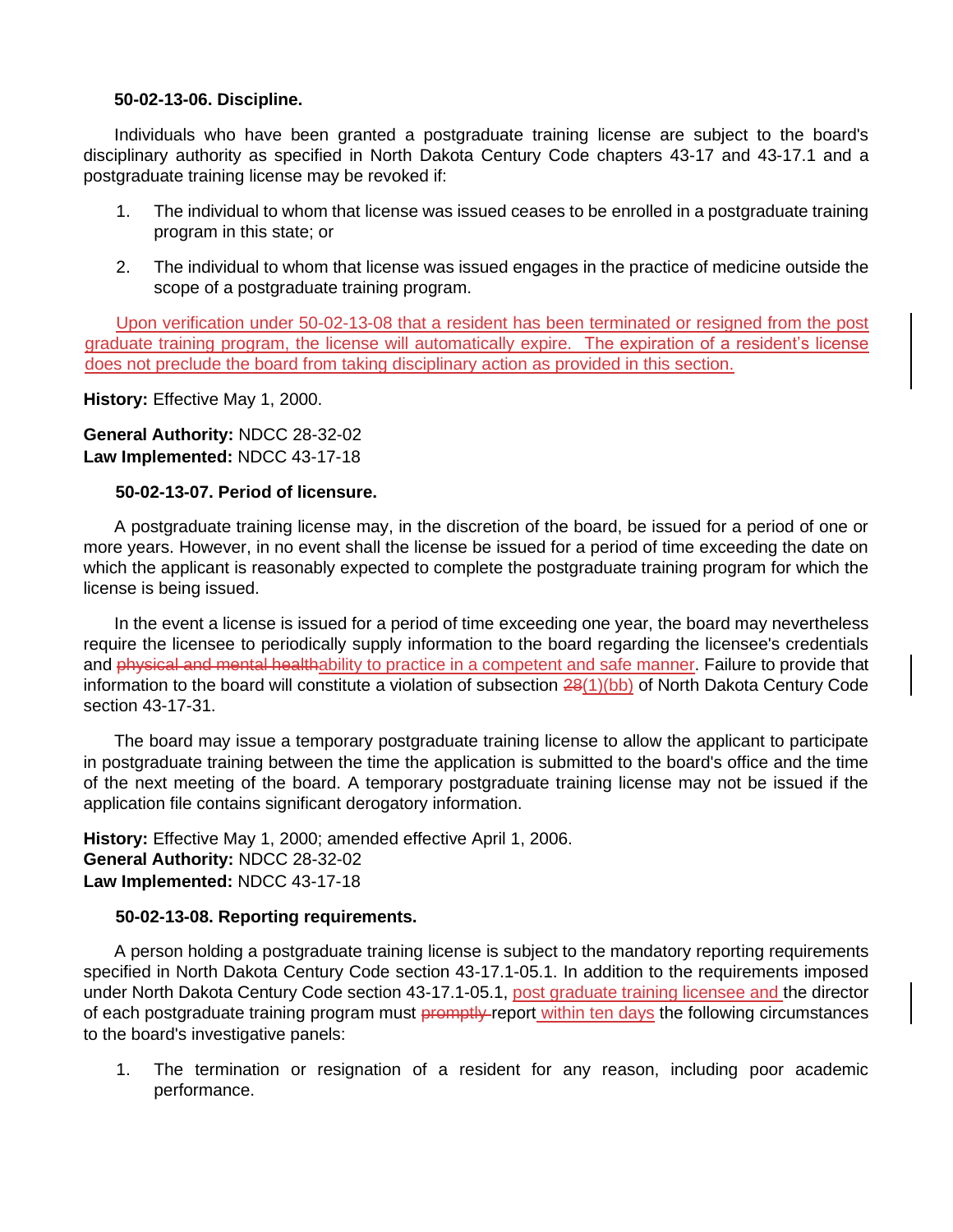2. The imposition of sanctions against a resident for reasons other than poor academic performance.

**History:** Effective May 1, 2000. **General Authority:** NDCC 28-32-02 **Law Implemented:** NDCC 43-17-18

### **50-02-13-09. Fees.**

The fee for a postgraduate training license is one hundred dollars for the duration of the postgraduate training program. That fee shall be paid in full at the time the license is issued.

**History:** Effective May 1, 2000; amended effective April 1, 2006; July 1, 2013. **General Authority:** NDCC 28-32-02 **Law Implemented:** NDCC 43-17-18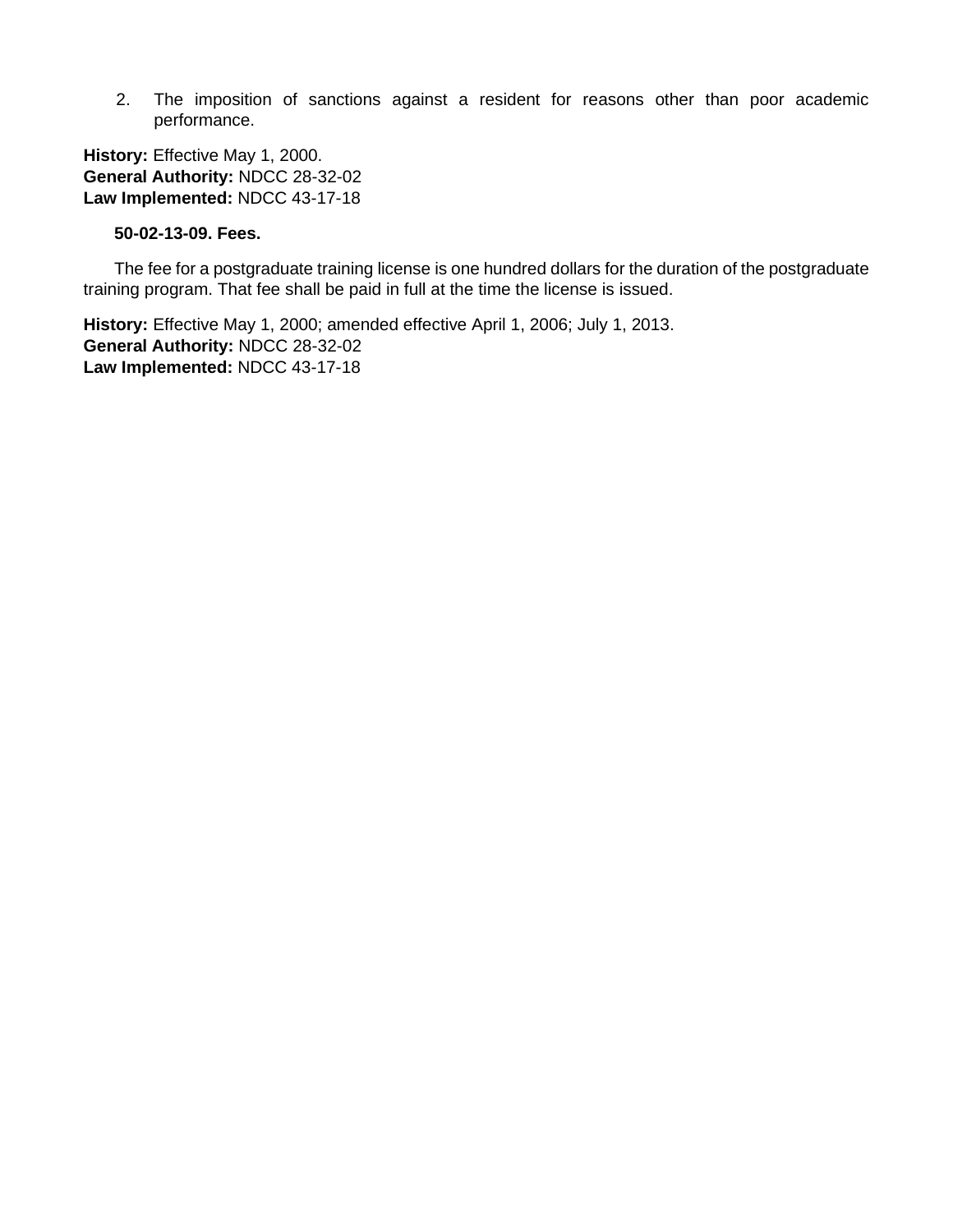# **CHAPTER 50-02-15 TELEMEDICINE**

**Section** 50-02-15-01 Definitions 50-02-15-02 Prescribing

#### **50-02-15-01. Definitions.**

As used in this chapter:

- 1. "Telemedicine" means the practice of medicine using electronic communication, information technologies, or other means between a licensee in one location and a patient in another location, with or without an intervening health care provider. It includes direct interactive patient encounters as well as asynchronous store-and-forward technologies and remote monitoring.
- 2. "Licensee" means a physician or physician assistant licensed to practice in North Dakota. A physician assistant practicing telemedicine from another state is subject to the rules regarding physician supervisioncollaboration, except that supervision collaboration maymust be by a North Dakota licensed physician who is practicing telemedicine in North Dakota and need not be by a North Dakota licensed physician who is physically located in North Dakota.

**History:** Effective January 1, 2018. **General Authority:** NDCC 28-32-02

## **Law Implemented:** NDCC 43-17

#### **50-02-15-02. Prescribing.**

A licensee who has performed a telemedicine examination or evaluation meeting the requirements of this chapter may prescribe medications according to the licensee's professional discretion and judgment. Opioids may only be prescribed through telemedicine if done so as a federal food and drug administration-approved medication-assisted treatment for opioid use disorder. Opioids may not be prescribed through a telemedicine encounter for any other purpose.

Licensees who prescribe controlled substances, as defined by North Dakota law, in circumstances allowed under this rule, must comply with all state and federal laws regarding the prescribing of controlled substances, and must participate in the North Dakota prescription drug monitoring program.

**History:** Effective January 1, 2018. **General Authority:** NDCC 28-32-02 **Law Implemented:** NDCC 19-02.1-15.1, 19-03.1-22.4, 19-03.5-09, 43-17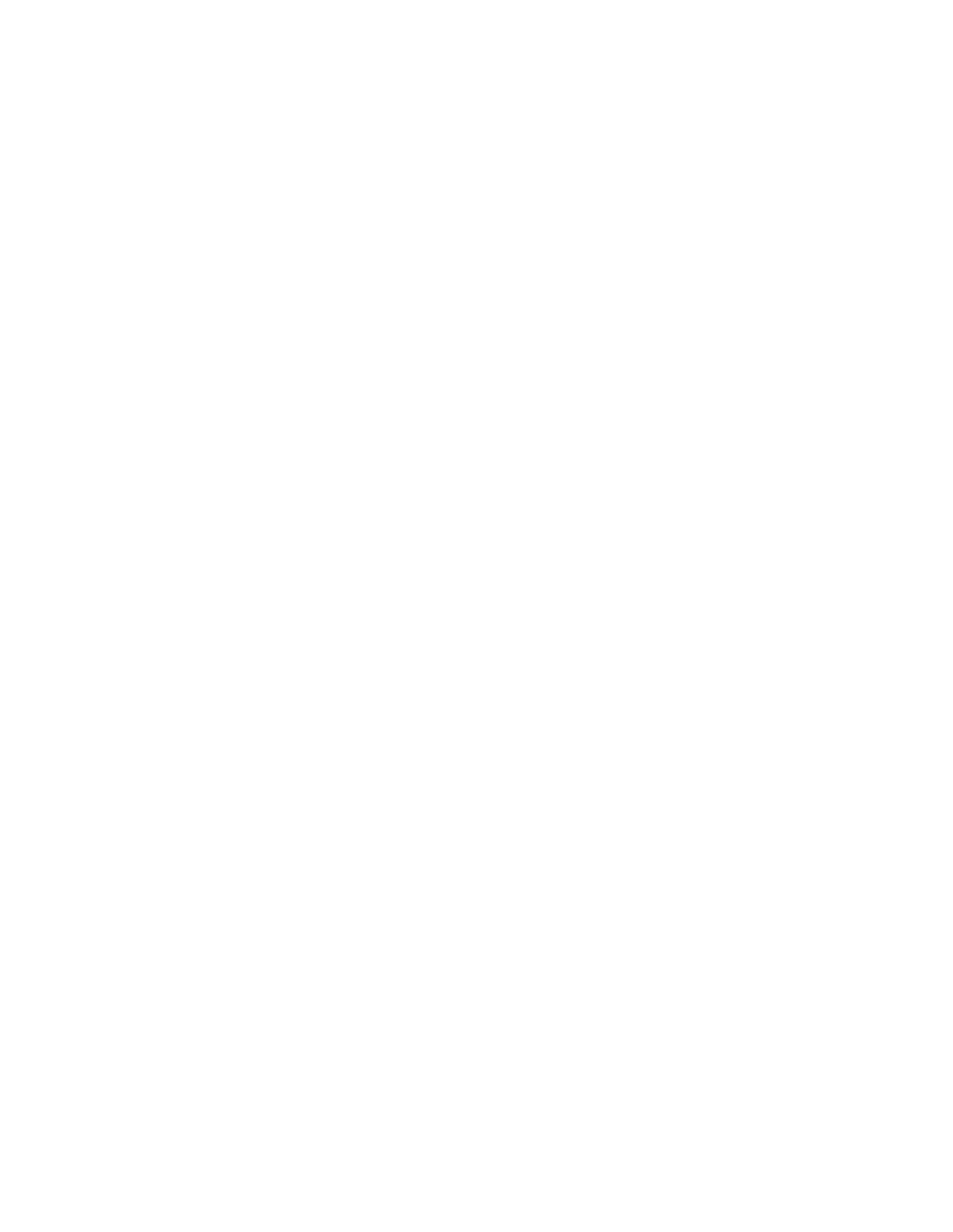# **ARTICLE 50-03 PHYSICIAN ASSISTANTS AND TECHNICIANS**

- **Chapter**
- 50-03-01 Physician Assistants
- 50-03-02 Technicians [Repealed]
- 50-03-03 Emergency Medical Technicians [Repealed]
- 50-03-04 Fluoroscopy Technologists [Repealed]

# **CHAPTER 50-03-01 PHYSICIAN ASSISTANTS**

## **Section**

- 50-03-01-01 Description and Authority of Physician Assistant [Repealed]
- 50-03-01-01.1 Description and Scope of Practice of the Physician Assistant
- 50-03-01-02 Examination Requirements
- 50-03-01-03 Supervision Contract Requirements [Repealed]
- 50-03-01-03.1 Collaboration With Physicians and Other Health Care Providers
- 50-03-01-03.2 Practice Requirements
- 50-03-01-04 Supervising Physician's Responsibility [Repealed]
- 50-03-01-05 Designation of Substitute Supervising Physician [Repealed]
- 50-03-01-06 Assistant's Functions Limited [Repealed]
- 50-03-01-07 Drug Therapy [Repealed]
- 50-03-01-07.1 Medication Dispensation [Repealed]
- 50-03-01-08 Assignment of Tasks by Supervising Physician [Repealed]
- 50-03-01-09 Number of Assistants Under Physician's Supervision Limited [Repealed]
- 50-03-01-09.1 Physician Assistant for More Than One Physician [Repealed]
- 50-03-01-09.2 Physician Assistants Under Physician's Supervision [Repealed]
- 50-03-01-10 Assistant's Services Limited [Repealed]
- 50-03-01-10.1 Disciplinary Action
- 50-03-01-10.2 Disciplinary Proceedings
- 50-03-01-11 Grounds for Disciplinary Action
- 50-03-01-12 Physician's Delegation to Qualified Person Not Restricted [Repealed]
- 50-03-01-13 Fees
- 50-03-01-14 License Renewal Requirements
- 50-03-01-15 Forms of Licensure
- 50-03-01-16 Renewal of Licenses
- 50-03-01-17 Late Fees
- 50-03-01-18 Physician Assistant Use of Certain Words or Initials Prohibited

## **50-03-01-01. Description and authority of physician assistant.**

Repealed effective January 1, 2020.

## **50-03-01-01.1. Description and scope of practice of the physician assistant.**

The physician assistant is a medical professional qualified by academic and clinical training to provide patient services, including the diagnosing of illnesses, developing and managing treatment plans, prescribing medications, and often serving as a patient's principal health care provider in collaboration with physicians and other health care providers.

1. A physician assistant may: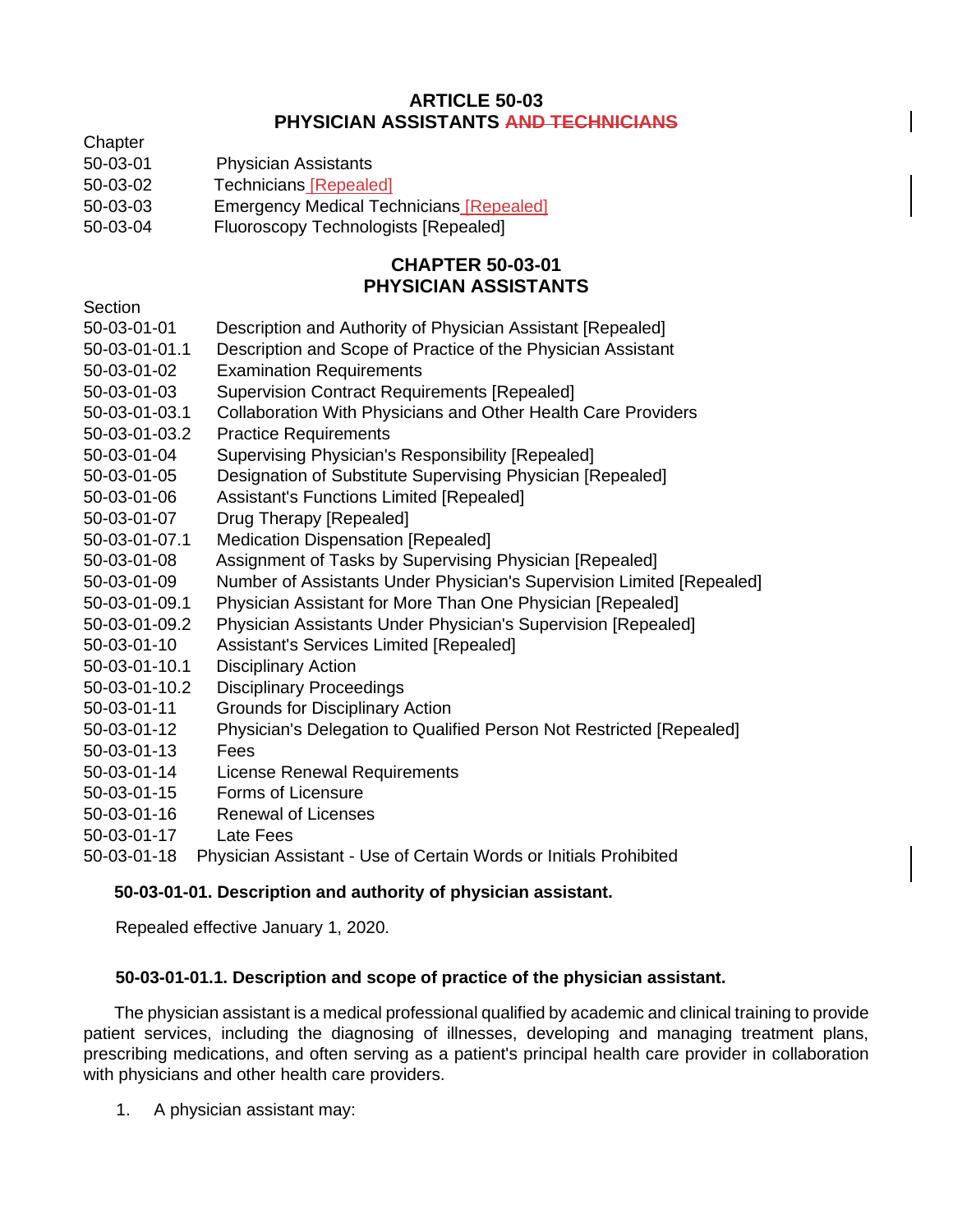- a. Provide a legal medical service for which a physician assistant is prepared by education, training, and experience and is competent to perform, including:
	- (1) Obtaining and performing a comprehensive health history and physical examination;
	- (2) Evaluating, diagnosing, managing, and providing medical treatment;
	- (3) Ordering and evaluating a diagnostic study and therapeutic procedure;
	- (4) Performing a diagnostic study or therapeutic procedure not involving the use of medical imaging as defined in North Dakota Century Code section 43-62-01 or radiation therapy as defined in North Dakota Century Code section 43-62-01;
	- (5) Performing limited sonography on a focused imaging target to assess specific and limited information about a patient's medical condition or to provide real-time visual guidance for another procedure;
	- (6) Educating a patient on health promotion and disease prevention;
	- (7) Providing consultation upon request; and
	- (8) Writing a medical order;
- b. Obtain informed consent;
- c. Supervise, delegate, and assign therapeutic and diagnostic measures not involving the use of medical imaging as defined in North Dakota Century Code section 43-62-01 or radiation therapy as defined in North Dakota Century Code section 43-62-01 to licensed or unlicensed personnel;
- d. Certify the health or disability of a patient as required by any local, state, or federal program;
- e. Authenticate any document with the signature, certification, stamp, verification, affidavit, or endorsement of the physician assistant if the document may be authenticated by the signature, certification, stamp, verification, affidavit, or endorsement of a physician; and f. Pronounce death.
- 2. A physician assistant:
	- a. May prescribe, dispense, administer, and procure drugs and medical devices;
	- b. May plan and initiate a therapeutic regimen that includes ordering and prescribing nonpharmacological interventions, including durable medical equipment, nutrition, blood and blood products, and diagnostic support services, including home health care, hospice, and physical and occupational therapy;
	- c. May prescribe and dispense schedule II through V substances as designated by the federal drug enforcement administration and all legend drugs;
	- d. May not dispense a drug, unless pharmacy services are not reasonably available, dispensing is in the best interest of the patient, or an emergency exists;
	- e. May request, receive, and sign for a professional sample, and may distribute a professional sample to a patient; and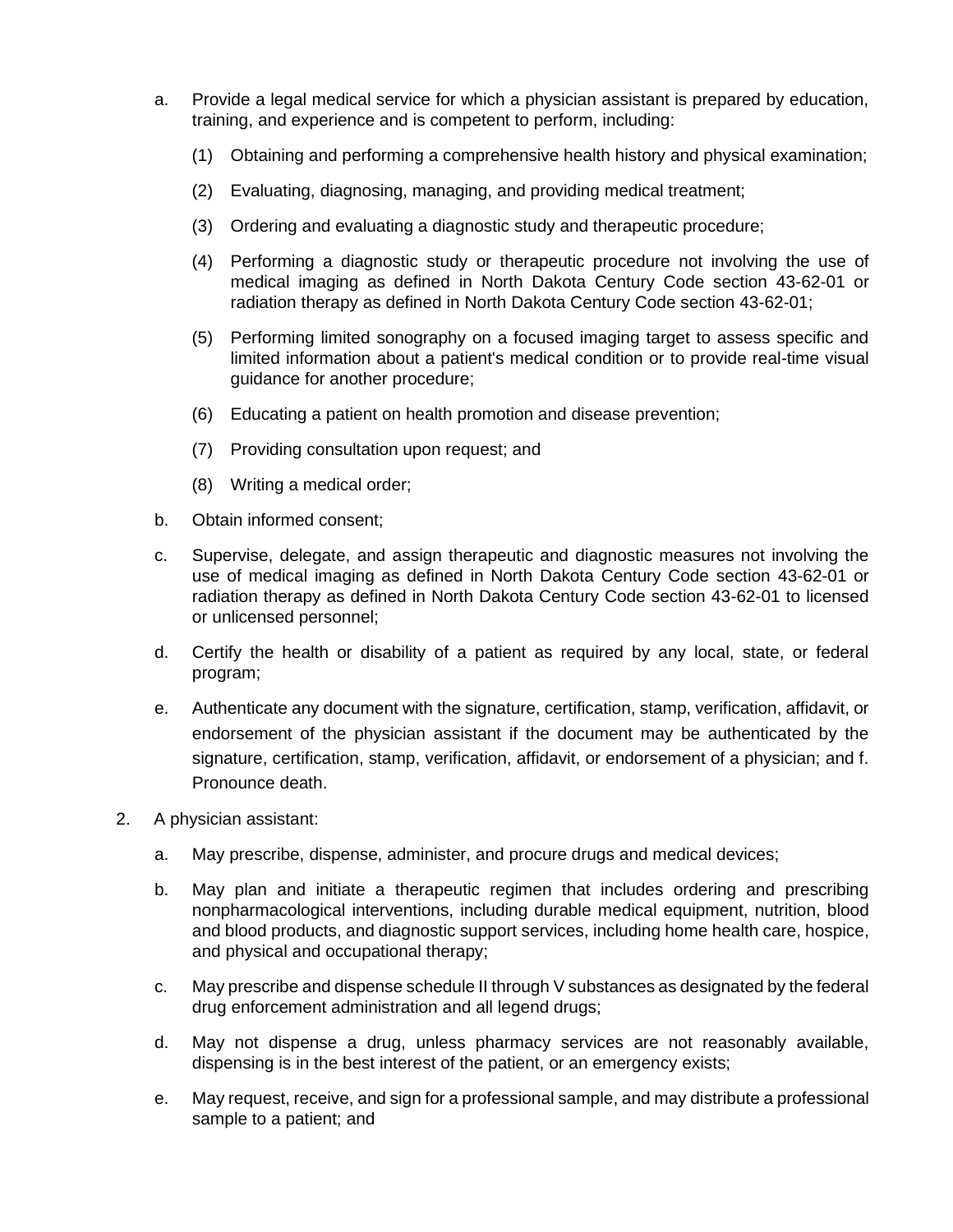f. If prescribing or dispensing a controlled substance, shall register with the federal drug enforcement administration and shall comply with appropriate state and federal laws.

**History:** Effective January 1, 2020. **General Authority:** NDCC 43-17-02.1

**Law Implemented:** NDCC 43-17-02.1

## **50-03-01-02. Examination Licensure requirements.**

Every applicant for licensure shall file a written application, on forms provided by the board, showing to the board's satisfaction that the applicant satisfies all of the requirements for licensure, including:

- 1. Satisfactory proof of graduation from a physician assistant program;
- 2. Successful passage of No individual may be licensed as a physician assistant without passing the certifying examination of the national commission on certification of physician assistants or other certifying examinations approved by the North Dakota board of medicine. The physician assistant must maintain certification with the national commission on certification of physician assistants or other certifying entity approved by the board during the entire period of licensure;
- 3. Payment of the fee as required by section 50-03-01-13;
- 4. Submission to a statewide and nationwide criminal history record check pursuant to subsection 4 of N.D.C.C. 43-17-07.1; and
- 5. A history free of any finding by the board, any other state medical licensure board, or any court of competent jurisdiction, of the commission of any act that would constitute grounds for disciplinary action.

**History:** Amended effective July 1, 1988; November 1, 1993; January 1, 2020. **General Authority:** NDCC 43-17 **Law Implemented:** NDCC 43-17-02.1

## **50-03-01-03. Supervision contract requirements.**

Repealed effective January 1, 2020.

## **50-03-01-03.1. Collaboration with physicians and other health care providers.**

A physician assistant shall collaborate with, consult with, or refer to the appropriate member of the health care team as indicated by the condition of the patient, the education, experience, and competence of the physician assistant, and the standard of care. The degree of collaboration must be determined at the practice which may include decisions made by the employer, group, hospital service, and the credentialing and privileging systems of a licensed facility. A physician assistant is responsible for the care provided by that physician assistant and a written agreement is not required.

**History:** Effective January 1, 2020. **General Authority:** NDCC 43-17-02.1 **Law Implemented:** NDCC 43-17-02.1

**50-03-01-03.2. Practice requirements.**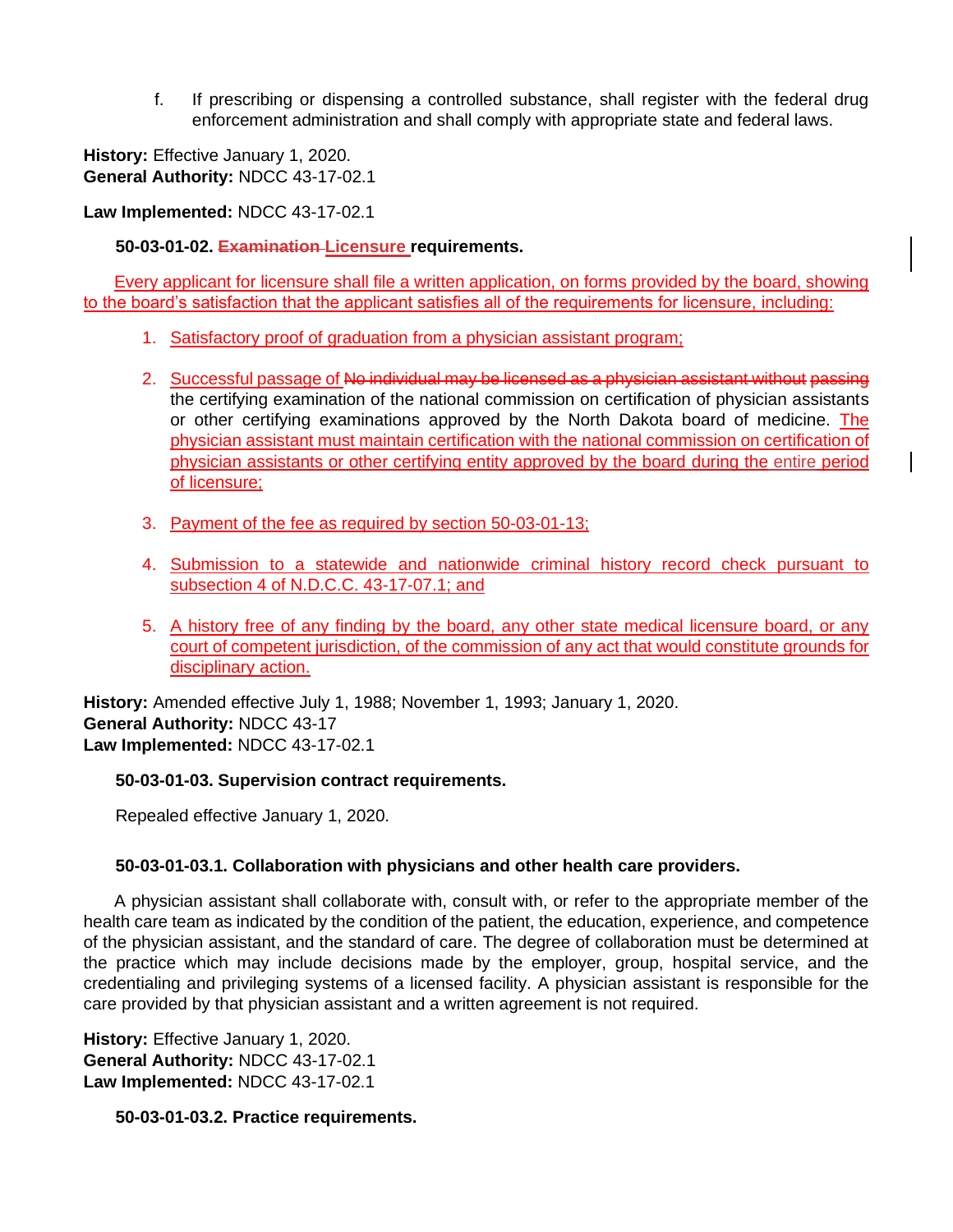1. A physician assistant shall practice at a:

a. licensed health care facility licensed by the Department of Health and Human Services;

b. Facility with a credentialing and privileging system; or

c. Physician owned facility or practice.; or

2. If a physician assistant is not practicing at a facility under (1) or at a correctional, state, or federal facility, the physician assistant may apply to the Board for approval to practice independently with the following criteria:

a. the practice is at a physical location in a rural, medically underserved area in North Dakota as determined by the board;

b. collaboration with a North Dakota licensed physician who will perform chart reviews at periodic intervals as required by the board; and

c. If a physician assistant has less than four thousand hours of practice experience and seeks to practice at a facility or practice that is not a licensed health care facility, a facility with a credentialing and privileging system, or a physician-owned facility or practice, the physician assistant must execute a written collaborative agreement with a North Dakota licensed physician that describes how collaboration with that physician will occur and provide it to the board upon request.

3. A physician assistant shall comply with any privileging and credentialing systems at the facility at which the physician assistant practices.

**History:** Effective January 1, 2020. **General Authority:** NDCC 43-17-02.1 **Law Implemented:** NDCC 43-17-02.1

## **50-03-01-04. Supervising physician's responsibility.**

Repealed effective January 1, 2020.

## **50-03-01-05. Designation of substitute supervising physician.**

Repealed effective January 1, 2020.

## **50-03-01-06. Assistant's functions limited.**

Repealed effective January 1, 2020.

## **50-03-01-07. Drug therapy.**

Repealed effective January 1, 2010.

## **50-03-01-07.1. Medication dispensation.**

Repealed effective January 1, 2020.

## **50-03-01-08. Assignment of tasks by supervising physician.**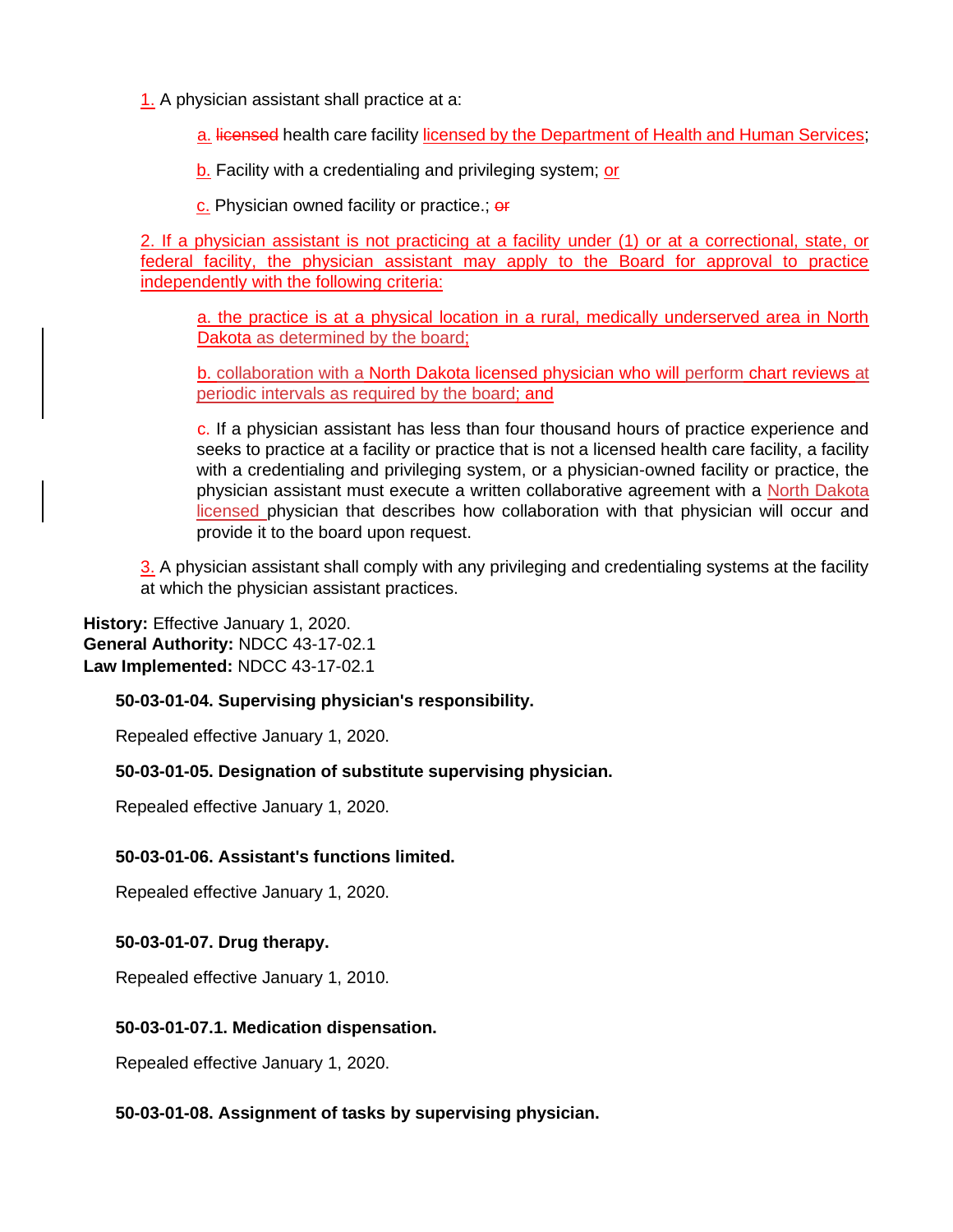Repealed effective July 1, 1988.

## **50-03-01-09. Number of assistants under physician's supervision limited.**

Repealed effective January 1, 2010.

## **50-03-01-09.1. Physician assistant for more than one physician.**

Repealed effective January 1, 2020.

## **50-03-01-09.2. Physician assistants under physician's supervision.**

Repealed effective January 1, 2020.

### **50-03-01-10. Assistant's services limited.**

Repealed effective July 1, 1988.

### **50-03-01-10.1. Disciplinary action.**

The board is authorized to take disciplinary action against a licensed physician assistant in accordance with North Dakota Century Code chapter 43-17.1 by any one or more of the following means, as it may find appropriate:

- 1. Revocation of license.
- 2. Suspension of license.
- 3. Probation.
- 4. Imposition of stipulations, limitations, or conditions relating to the duties of a physician assistant.
- 5. Letter of censure.
- 6. Require the licensee to provide free public or charitable service for a defined period.
- 7. Impose fines, not to exceed five thousand dollars for any single disciplinary action. Any fines collected by the North Dakota board of medicine must be deposited in the state general fund.

**History:** Effective August 1, 2002; amended effective October 17, 2002. **General Authority:** NDCC 28-32-02 **Law Implemented:** NDCC 43-17-02(10)

#### **50-03-01-10.2. Disciplinary proceedings.**

In any order or decision issued by the board in resolution of a disciplinary proceeding in which disciplinary action is imposed against a physician assistant, the board may direct any physician assistant to pay the board a sum not to exceed the reasonable and actual costs, including reasonable attorney's fees, incurred by the board and its investigative panels of the board in the investigation and prosecution of the case. If applicable, the *physician's or*-physician assistant's license may be suspended until the costs are paid to the board. A physician assistant may challenge the reasonableness of any cost item in a hearing under North Dakota Century Code chapter 28-32 before an administrative law judge. The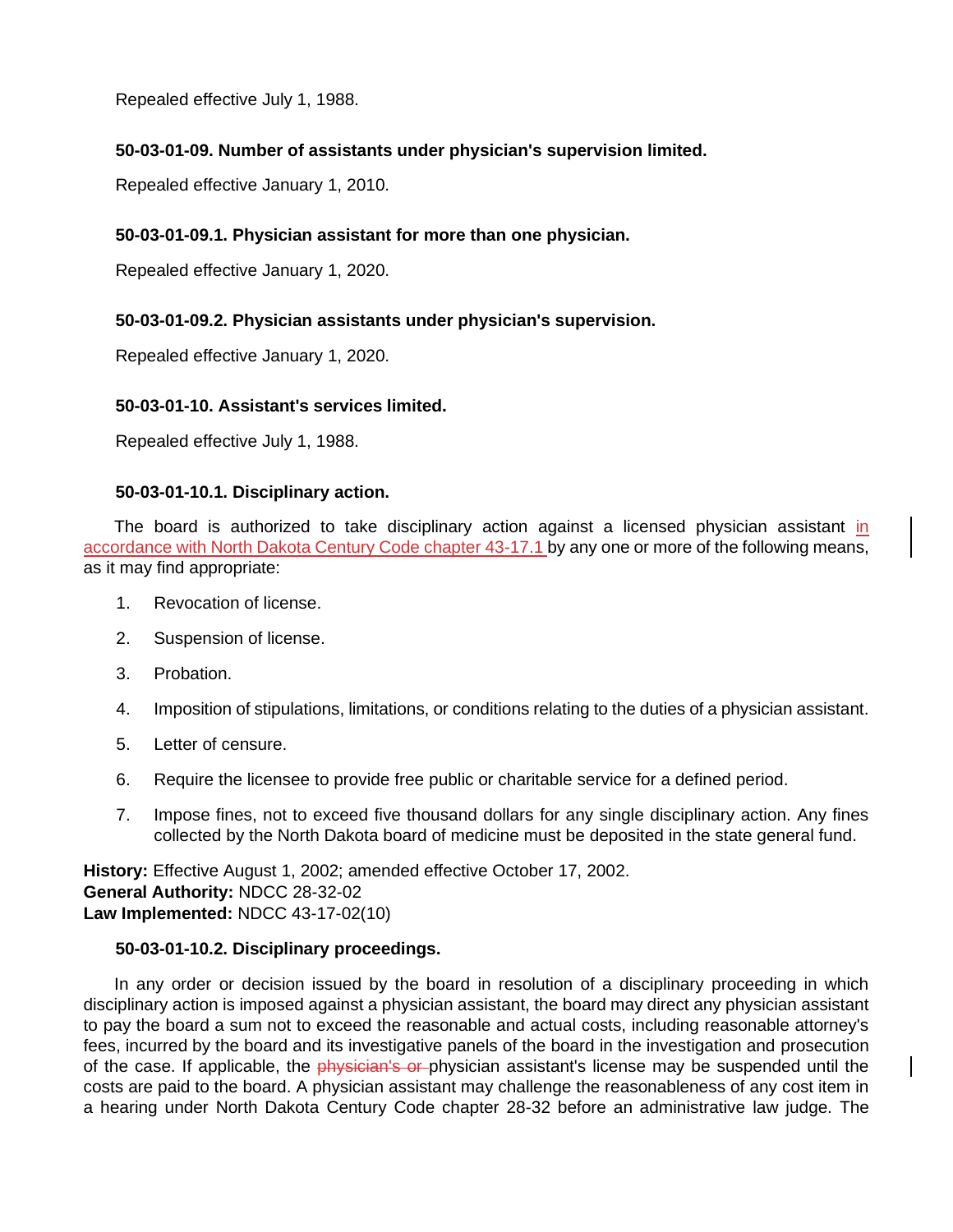administrative law judge may approve, deny, or modify any cost item, and the determination of the judge is final. The hearing must occur before the physician assistant's license may be suspended for nonpayment.

**History:** Effective January 1, 2020. **General Authority:** NDCC 28-32-02 **Law Implemented:** NDCC 43-17-31.1

### **50-03-01-11. Grounds for disciplinary action.**

The board may deny an application for licensure or may take disciplinary action against a physician assistant upon any of the following grounds:

- 1. Failing to demonstrate the qualifications for licensure under this act or the regulations of the board.
- 2. Soliciting or receiving any form of compensation from any person other than the physician assistant's employer or third-party payer for services performed as a physician assistant.
- 3. The use of any false, fraudulent, or forged statement or document or the use of any fraudulent, deceitful, dishonest, or immoral practice in connection with any of the licensing requirements.
- 4. The making of false or misleading statements about the physician assistant's skill or the efficacy of any medicine, treatment, or remedy.
- 5. The conviction of any misdemeanor, determined by the board to have a direct bearing upon a person's ability to serve the public as a physician assistant, or any felony. A license may not be withheld contrary to the provisions of North Dakota Century Code chapter 12.1-33.
- 6. The habitual or excessive use of intoxicants or drugs.
- 7. Physical or mental disability materially affecting the ability to perform the duties of a physician assistant in a competent manner.
- 8. Aiding or abetting the practice of medicine by a person not licensed by the board or by an incompetent or impaired person.
- 9. Gross negligence in the performance of the person's duties as a physician assistant.
- 10. Manifest incapacity or incompetence to perform as a physician assistant.
- 11. The willful or negligent violation of the confidentiality between physician assistant and patient, except as required by law.
- 12. The performance of any dishonorable, unethical, or unprofessional conduct.
- 13. Obtaining any fee by fraud, deceit, or misrepresentation.
- 14. The violation of any provision of a physician assistant practice act or the rules and regulations of the board, or any action, stipulation, condition, or agreement imposed by the board or its investigative panels.
- 15. Representing himself or herself to be a physician.
- 16. The advertising of the person's services as a physician assistant in an untrue or deceptive manner.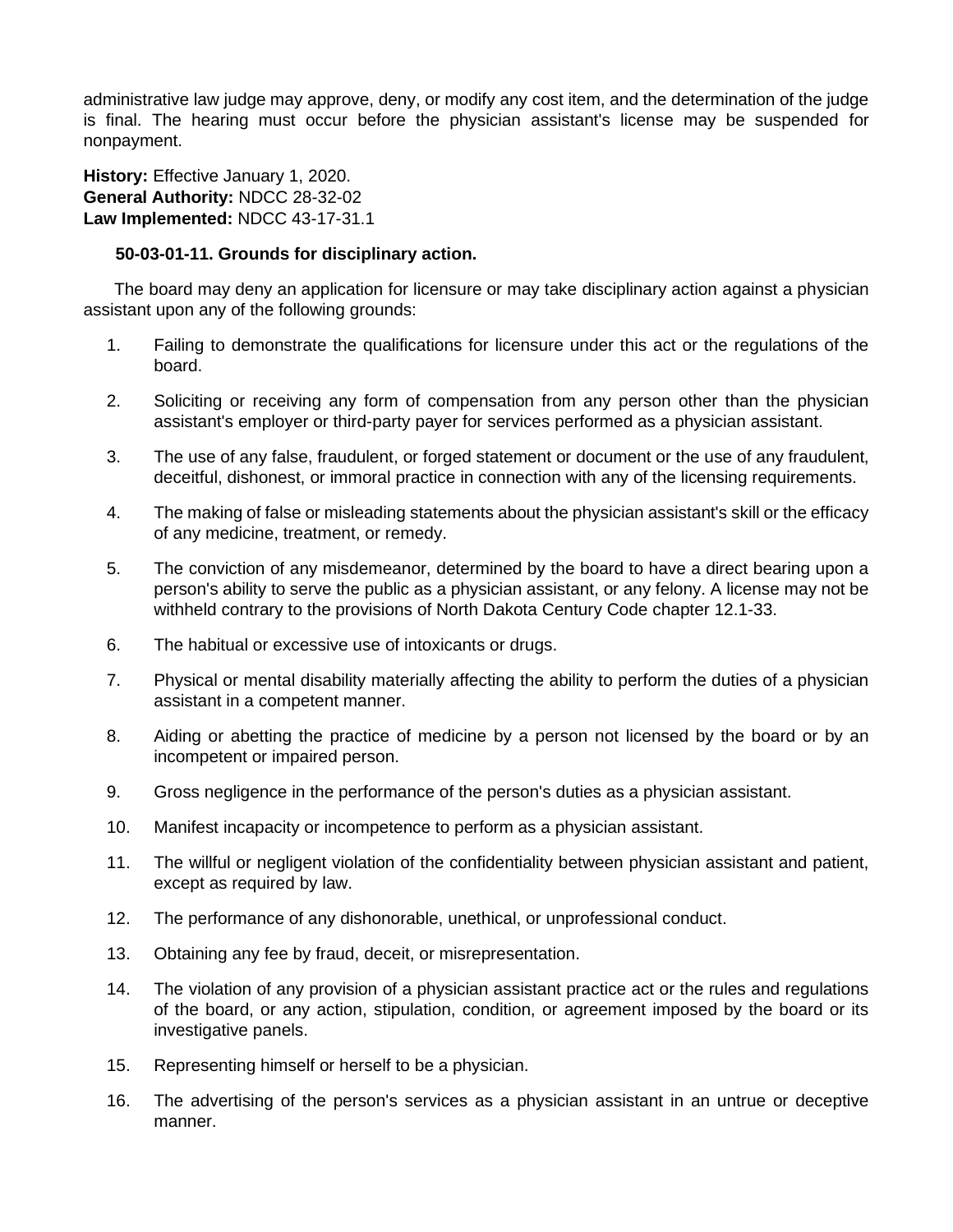- 17. Sexual abuse, misconduct, or exploitation related to the licensee's performance of the licensee's duties as a physician assistant.
- 18. The prescription, sale, administration, distribution, or gift of any drug legally classified as a controlled substance or as an addictive or dangerous drug for other than medically accepted therapeutic purposes.
- 19. The failure to comply with the reporting requirements of North Dakota Century Code section 43- 17.1-05.1.
- 20. A continued pattern of inappropriate care as a physician assistant.
- 21. The use of any false, fraudulent, or deceptive statement in any document connected with the performance of the person's duties as a physician assistant.
- 22. The prescribing, selling, administering, distributing, or giving to oneself or to one's spouse or child any drug legally classified as a controlled substance or recognized as an addictive or dangerous drug.
- 23. The violation of any state or federal statute or regulation relating to controlled substances.
- 24. The imposition by another state or jurisdiction of disciplinary action against a license or other authorization to perform duties as a physician assistant based upon acts or conduct by the physician assistant that would constitute grounds for disciplinary action as set forth in this section. A certified copy of the record of the action taken by the other state or jurisdiction is conclusive evidence of that action.
- 25. The lack of appropriate documentation in medical records for diagnosis, testing, and treatment of patients.
- 26. The failure to furnish the board or the investigative panel, their investigators or representatives, information legally requested by the board or the investigative panel.
- 27. Noncompliance with the physician health program established under North Dakota Century Code chapter 43-17.3.

**History:** Amended effective July 1, 1988; November 1, 1993; April 1, 1996; October 1, 1999; August 1, 2002; January 1, 2020. **General Authority:** NDCC 43-17-13 **Law Implemented:** NDCC 43-17-02(10)

## **50-03-01-12. Physician's delegation to qualified person not restricted.**

Repealed effective April 1, 1999.

## **50-03-01-13. Fees.**

The fee for initial licensure of a physician assistant is fifty dollars per year. The annual renewal fee is fifty dollars per year. The fee for license verification is thirty dollars. The fee for a change in practice location is twenty-five dollars.

**History:** Effective July 1, 1988; amended effective November 1, 1993; December 1, 1996; October 1, 1999; January 1, 2020.

**General Authority:** NDCC 43-17-13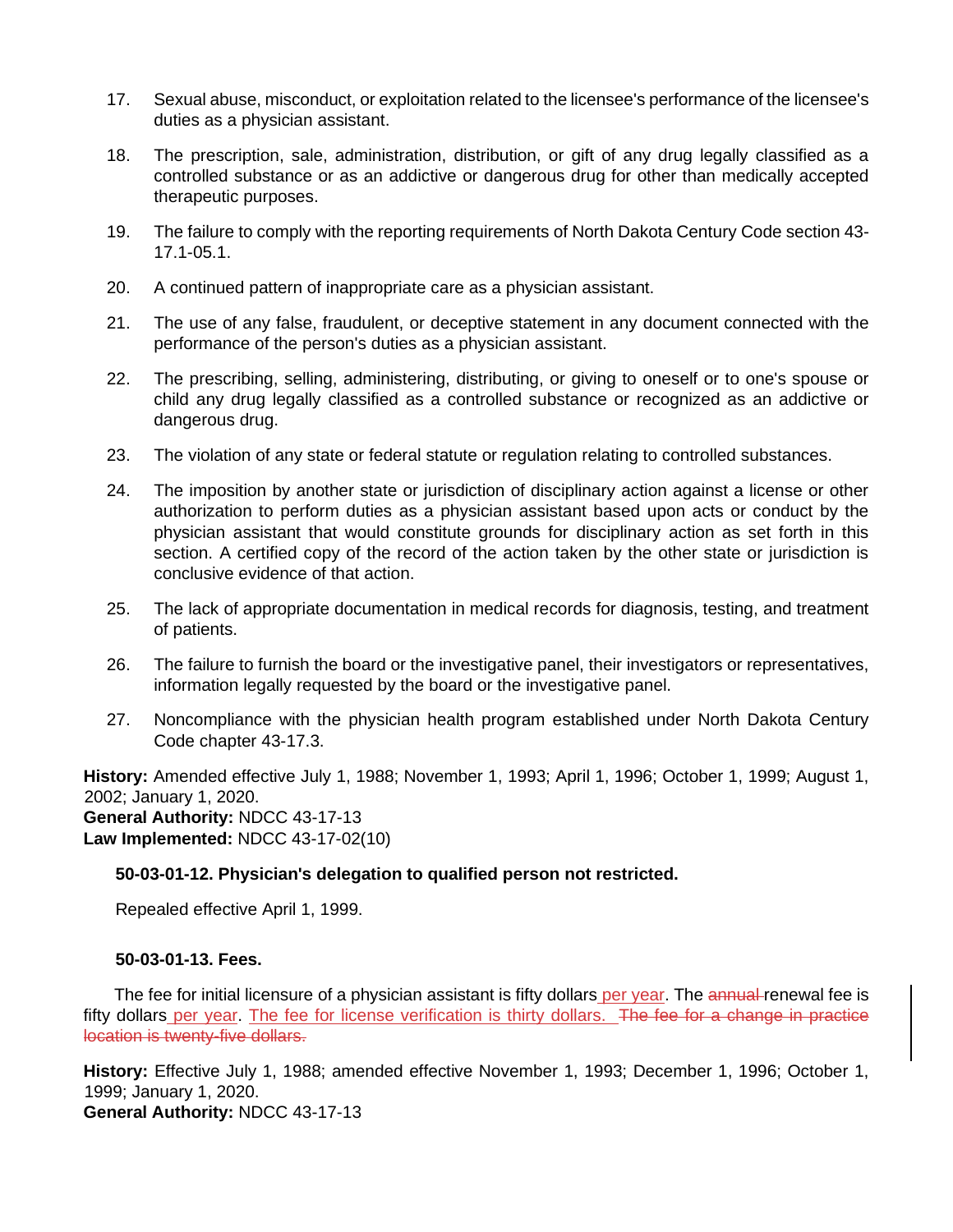**Law Implemented:** NDCC 43-17-02(10)

### **50-03-01-14. License renewal requirements.**

Every second year after the initial certification of a physician assistant, the The physician assistant's license renewal application must be accompanied with evidence of the successful completion of one hundred hours of continued education for physician assistants as verified by current certification by the national commission on certification of physician assistants or other certifying entity approved by the board.

**History:** Effective August 1, 1989; amended effective November 1, 1993; October 1, 1999; July 1, 2013; January 1, 2020.

**General Authority:** NDCC 28-32-02

**Law Implemented:** NDCC 43-17-02(9)

## **50-03-01-15. Forms of licensure.**

The North Dakota board of medicine may recognize the following forms of licensure for a physician assistant and may issue licenses accordingly:

- 1. Permanent licensure which will continue in effect so long as the physician assistant meets all requirements of the board.
- 2. Locum tenens permit which may be issued for a specific health care facility and for a period not to exceed three months.

**History:** Effective July 1, 1994; October 1, 1999. **General Authority:** NDCC 43-17-13

**Law Implemented:** NDCC 43-17-02(10)

## **50-03-01-16. Renewal of licenses.**

Provided that all renewal requirements are deemed by the board to be met, a physician assistant who applies for renewal of a physician assistant license within thirty-one days of the expiration date of that license shall be granted a license with an effective date of the first day following expiration of the physician assistant's license. Nothing in this rule shall be construed to affect the board's ability to impose statutory fines or other disciplinary action against a physician assistant for failing to renew a license prior to its expiration date or for practicing with an expired license. A physician assistant whose license lapsed more than three years before the physician assistant petitioned the board for reinstatement must submit a new application for licensure.

**History:** Effective October 1, 2011. **General Authority:** NDCC 43-17-07.1 **Law Implemented:** NDCC 43-17-02(9)

## **50-03-01-17. Late fees.**

A physician assistant seeking to renew the annual license who has failed to complete the annual registration process within the time specified by the North Dakota board of medicinethree years from the expiration date must be assessed a fee equal to three times the normal annual-license registration fee, in addition to such other penalties as are authorized by law, if that physician assistant is found to have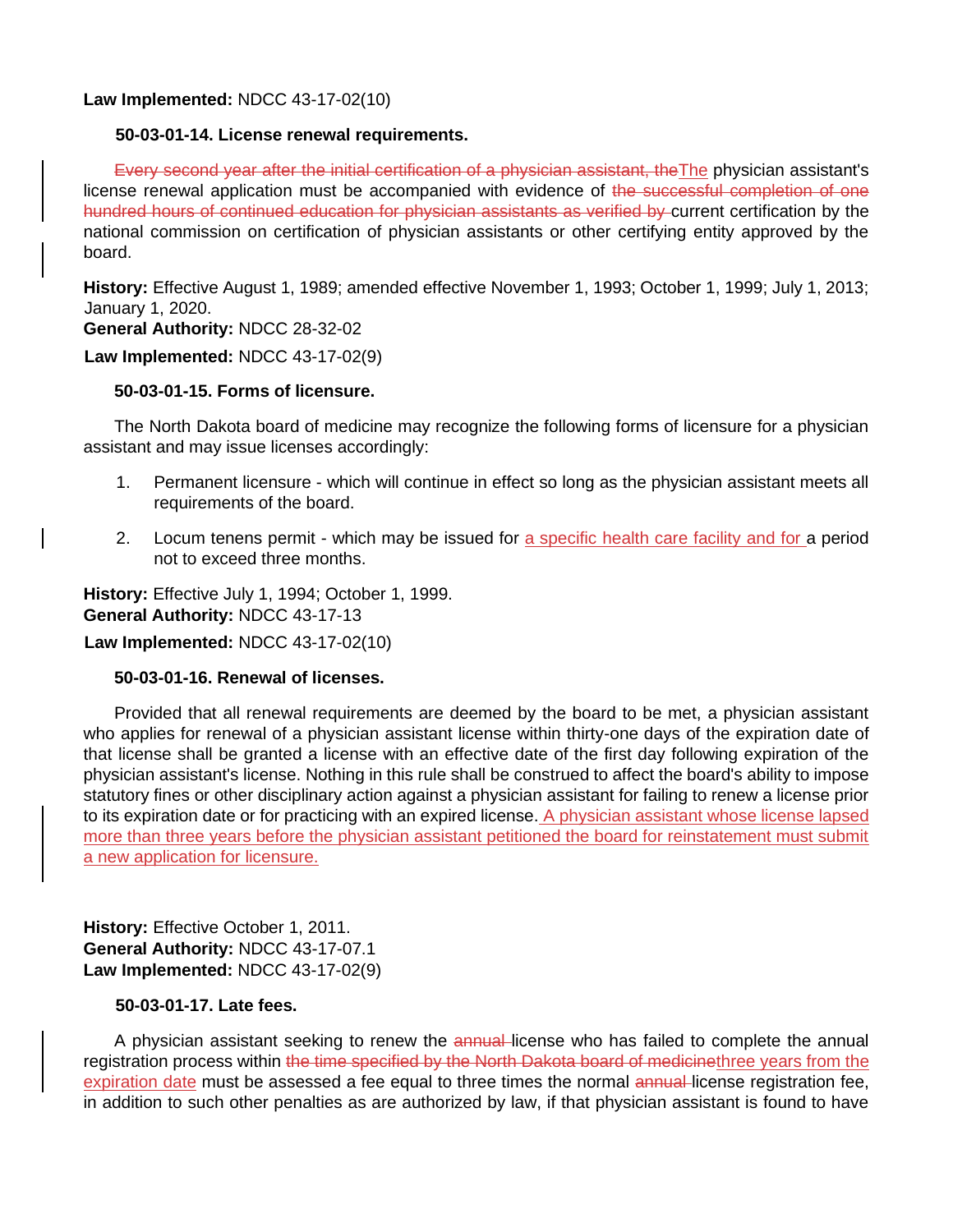been practicing in this state after the physician assistant's license expired. A physician assistant may renew the expired license upon payment of fifty dollars per year, up to three years, for each year past the renewal deadline.

**History:** Effective October 1, 2011. **General Authority:** NDCC 43-17-07.1 **Law Implemented:** NDCC 43-17-02(9)

## **50-03-01-18. Physician assistant - Use of certain words or initials prohibited.**

A person that is not a physician assistant may not represent oneself as a physician assistant or act as a physician assistant or use any combination or abbreviation of the term or title "physician assistant" or "PA" to indicate or imply the person is a physician assistant. However, an individual who is not licensed as a physician assistant under this chapter but who meets the qualifications for licensure as a physician assistant under this chapter may use the title "physician assistant'' or "PA" but may not act or practice as a physician assistant unless licensed under this chapter.

**History:** Effective January 1, 2020. **General Authority:** NDCC 43-17-02.2 **Law Implemented:** NDCC 43-17-02.2

#### 50-03-01-19. Physician assistant – reporting requirements

A physician assistant is subject to the mandatory reporting requirements specified in North Dakota Century Code section 43-17.1-05.1. In addition to the requirements imposed under North Dakota Century Code section 43-17.1-05.1, the physician assistant must report to the board within ten days if the individual no longer holds a valid certification from the national commission on certification of physician assistants. Upon verification that the physician assistant no longer holds the certification, the license will automatically expire. The expiration of the physician assistant license under this section does not preclude the board from taking disciplinary action.

**History: Effective \_\_\_ General Authority:** NDCC 43-17-07.1 **Law Implemented:** NDCC 43-17-02(9)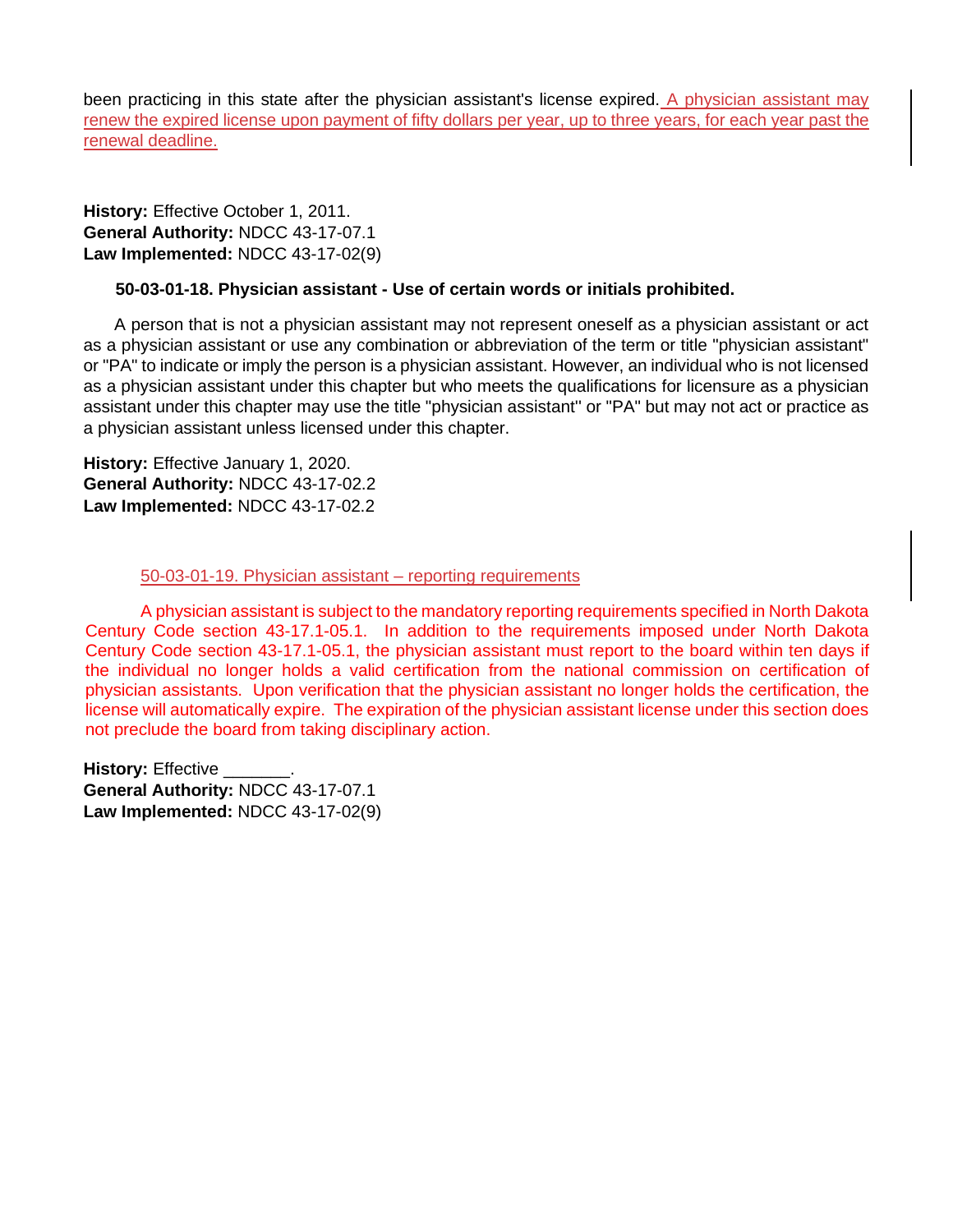## **CHAPTER 50-03-02 TECHNICIANS (Repealed Effective\_\_\_\_)**

**Section** 

50-03-02-01 Use of Technicians Authorized - Restrictions 50-03-02-02 Technicians Not Considered To Be Practicing Optometry or Medicine **50-03-02-01.** 

#### **Use of technicians authorized - Restrictions.**

Any technician may aid or assist a physician licensed under North Dakota Century Code chapter 43- 17, and act under such physician's direction in making size measurements, and in duplicating, adapting, fitting, or readjusting spectacles or frames, or inserting or changing lenses therein, whether in contact with the eye or not; but such technician shall not advise concerning the capability of an individual to wear glasses or lenses, nor shall the technician determine by measurements the optical strength of glass or lens an individual might need for optical correction.

**General Authority:** NDCC 43-17-13 **Law Implemented:** NDCC 43-17-02

### **50-03-02-02. Technicians not considered to be practicing optometry or medicine.**

Technicians acting under the provisions of this chapter shall not be considered as practicing optometry within the definitions of North Dakota Century Code section 43-13-01, nor considered as practicing medicine within the definitions of North Dakota Century Code section 43-17-01.

**General Authority:** NDCC 43-17-13 **Law Implemented:** NDCC 43-17-02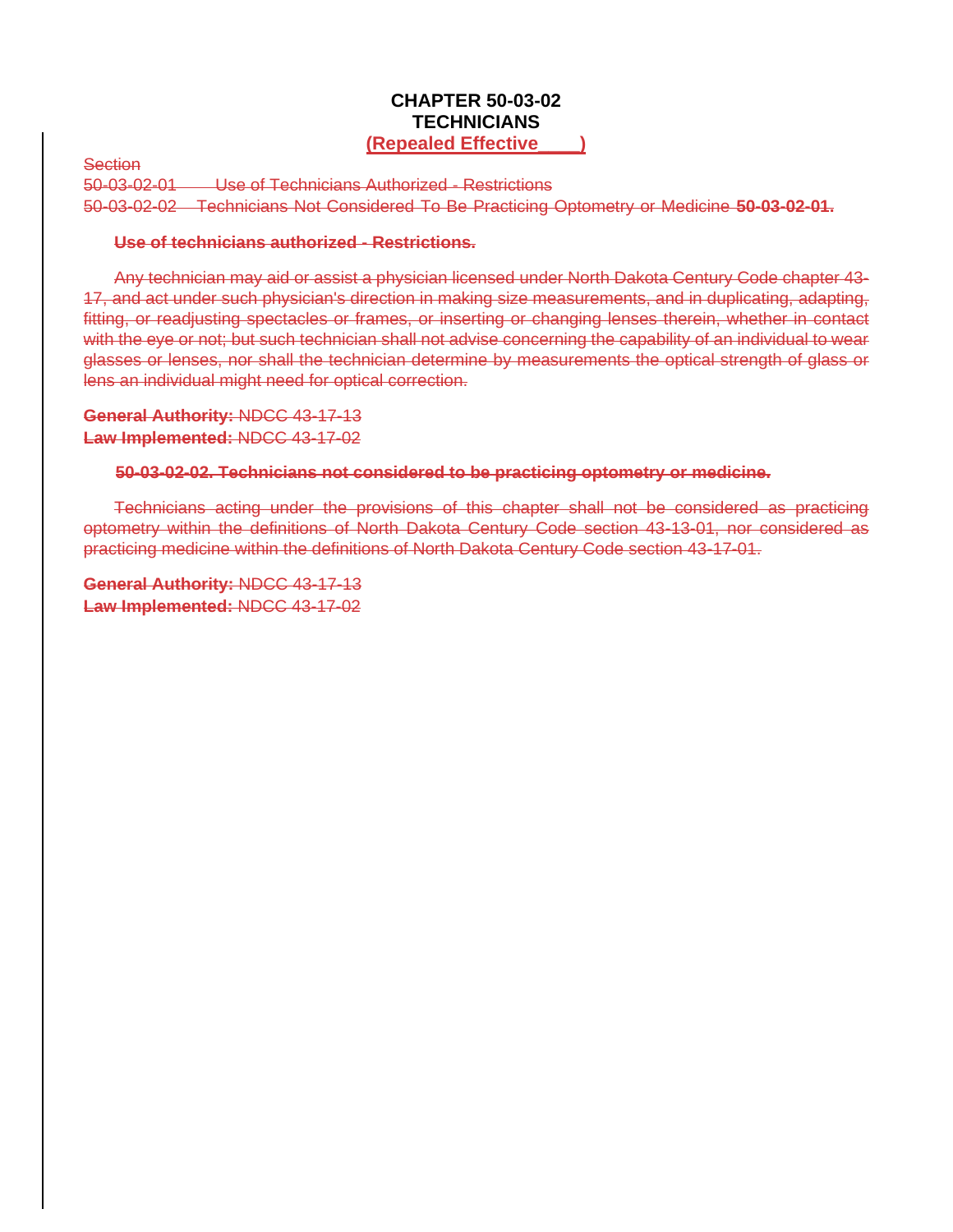# **CHAPTER 50-03-03 EMERGENCY MEDICAL TECHNICIANS**

**IRepealed effective** 

**Section** 50-03-03-01 Scope of Services Regulated 50-03-03-02 Certification Required 50-03-03-03 Certification Requirement Exemption 50-03-03-04 Certification of Emergency Medical Technicians 50-03-03-05 Supervision 50-03-03-06 Agreement Termination

#### **50-03-03-01. Scope of services regulated.**

This chapter applies to all persons except physicians licensed under North Dakota Century Code chapter 43-17, providing, or offering to provide, emergency medical services except control of bleeding, immobilization of fractures, nonelectrical heart stimulation, basic airway management, basic treatment of shock, and other services of the same level of basic life support.

**History:** Effective February 1, 1985. **General Authority:** NDCC 43-17-13 **Law Implemented:** NDCC 43-17-02(10)

#### **50-03-03-02. Certification required.**

No person except as provided by section 50-03-03-03 may hold oneself out to provide, nor be employed in this state to provide, emergency medical services within the scope of this chapter unless certified as provided in this chapter and acting under the direction of a licensed physician.

**History:** Effective February 1, 1985. **General Authority:** NDCC 43-17-13 **Law Implemented:** NDCC 43-17-02(10)

#### **50-03-03-03. Certification requirement exemption.**

Any person possessing emergency medical services skills over and above those defined by the state department of health as basic life support skills may perform those skills only if under the direction of a physician who has assumed responsibility for the services of that person through a written statement on file with the office of the state department of health, division of emergency health services. That person must have met the training requirements of the state department of health for such skills.

**History:** Effective February 1, 1985; amended effective November 1, 1995; May 1, 2000. **General Authority:** NDCC 43-17-13 **Law Implemented:** NDCC 43-17-02(10)

#### **50-03-03-04. Certification of emergency medical technicians.**

The certification of emergency medical technicians as required by this chapter means certification by the division of emergency health services of the state department of health as EMT-1 or EMT-P. It does not include certification for basic services.

**History:** Effective February 1, 1985.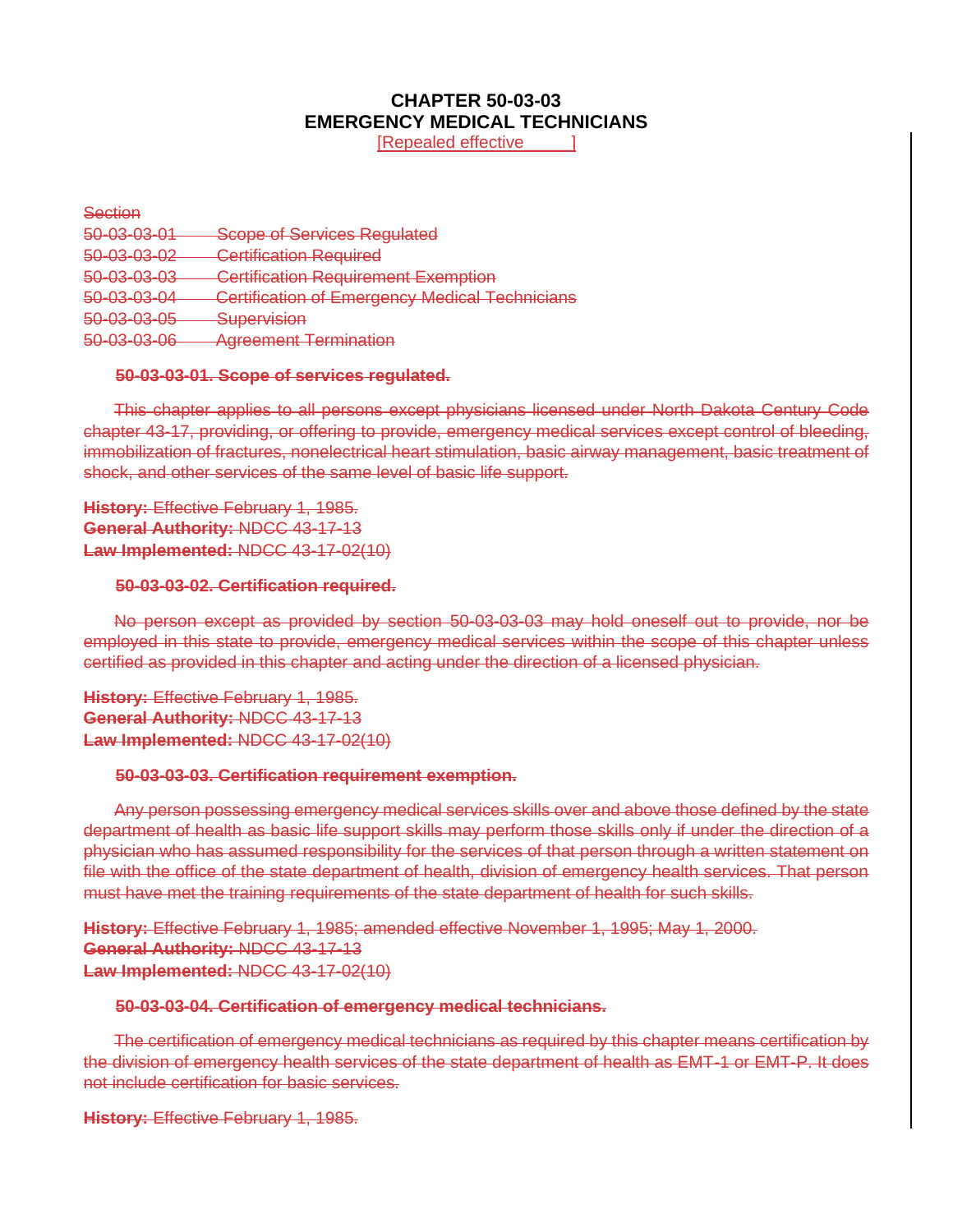**General Authority:** NDCC 43-17-13 **Law Implemented:** NDCC 43-17-02(10)

#### **50-03-03-05. Supervision.**

Every emergency medical technician certified to perform emergency medical services must be under the direction and responsibility of at least one physician licensed to practice medicine in this state. This responsibility must be by the written express agreement of the physician or physicians, a copy of which is on file in the office of the state department of health, division of emergency health services.

**History:** Effective February 1, 1985; amended effective May 1, 2000. **General Authority:** NDCC 43-17-13 **Law Implemented:** NDCC 43-17-02(10)

#### **50-03-03-06. Agreement termination.**

When any physician terminates an agreement to supervise and be responsible for a certified emergency medical technician or any other person as stated in this chapter, the termination is not effective until written notification thereof has been received by the state department of health, division of emergency health services, at its office in Bismarck, North Dakota.

**History:** Effective February 1, 1985; amended effective May 1, 2000. **General Authority:** NDCC 43-17-13 **Law Implemented:** NDCC 43-17-02(10)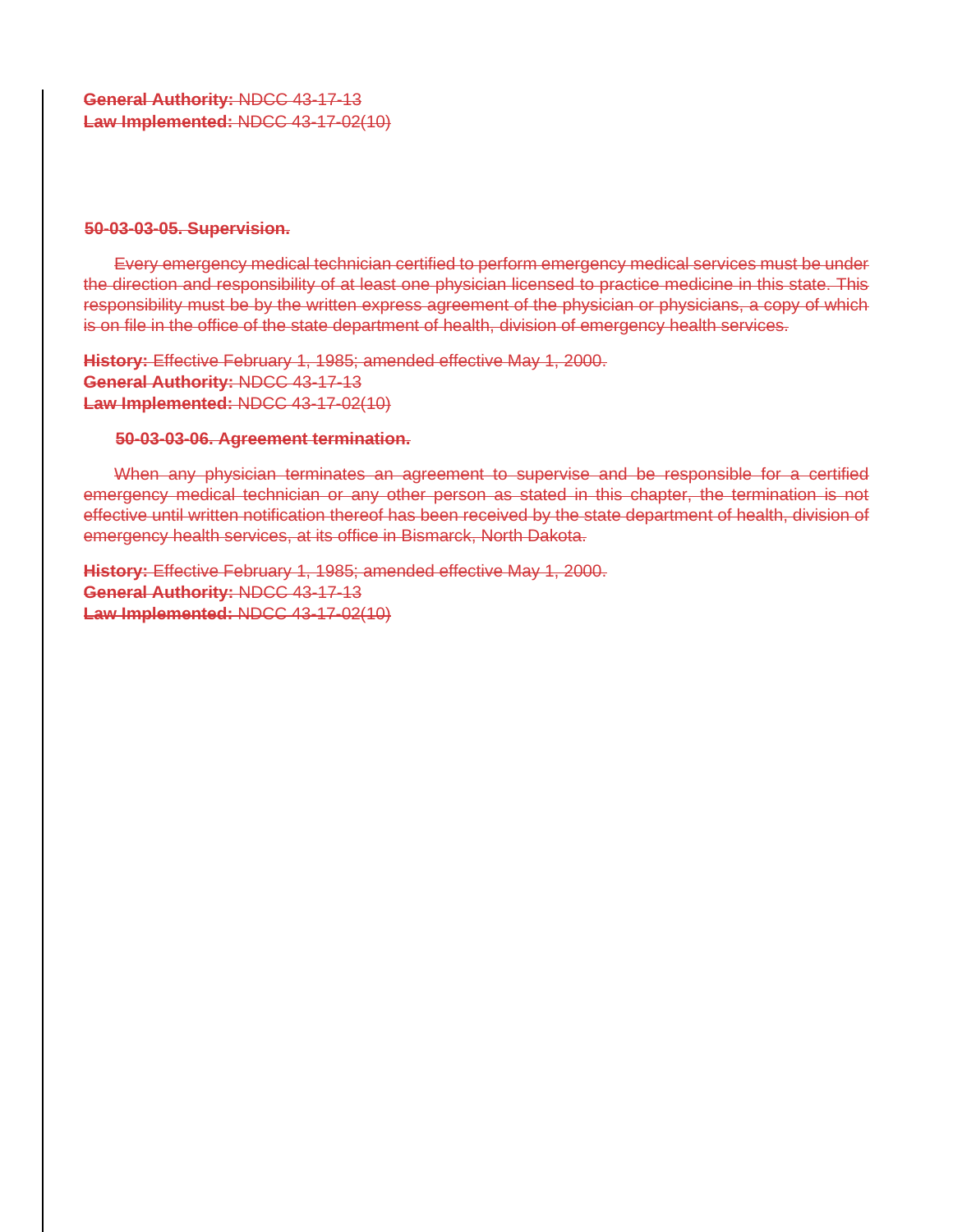# **ARTICLE 50-04 CONTINUING MEDICAL EDUCATION**

**Chapter** 

50-04-01 Continuing Medical Education Standards

# **CHAPTER 50-04-01 CONTINUING MEDICAL EDUCATION STANDARDS**

**Section** 

50-04-01-01 Requirements 50-04-01-02 Exceptions

50-04-01-03 Credits Accepted

50-04-01-04 Compliance

# **50-04-01-01. Requirements.**

Except as is otherwise specified in this chapter, every physician licensed to practice medicine in North Dakota shall complete no less than sixty hours of board-approved continuing medical education (CME) every three years. One hour of credit will be allowed for each clock-hour of participation in approved continuing medical education activities.

**History:** Effective November 1, 1998. **General Authority:** NDCC 43-17-27.1 **Law Implemented:** NDCC 43-17-27.1

## **50-04-01-02. Exceptions.**

The following physicians are not required to meet the requirements of this chapter.

- 1. Physicians who are enrolled in full-time graduate medical education programs (residencies and fellowships) which are accredited by the accreditation council on graduate medical education or the American osteopathic association.
- 2. Physicians who hold a locum tenens permit or a special license and physicians who have not renewed their licenses for the first time since being granted a regular permanent license by the board.
- 3. Physicians who have retired from the active practice of medicine. This exception is available only to retired physicians who have completely and totally withdrawn from the practice of medicine. Any physician seeking to be excused from completing CME requirements under this subsection must submit an affidavit to the North Dakota board of medicine (on the board's form) certifying that the physician will render no medical services during the term of the next CME reporting period.
- 4. The board may grant an extension of time or other waiver to a licensee who, because of prolonged illness or other extenuating circumstances, has been unable to meet the CME requirements.

**History:** Effective November 1, 1998. **General Authority:** NDCC 43-17-27.1 **Law Implemented:** NDCC 43-17-27.1

**50-04-01-03. Credits accepted.**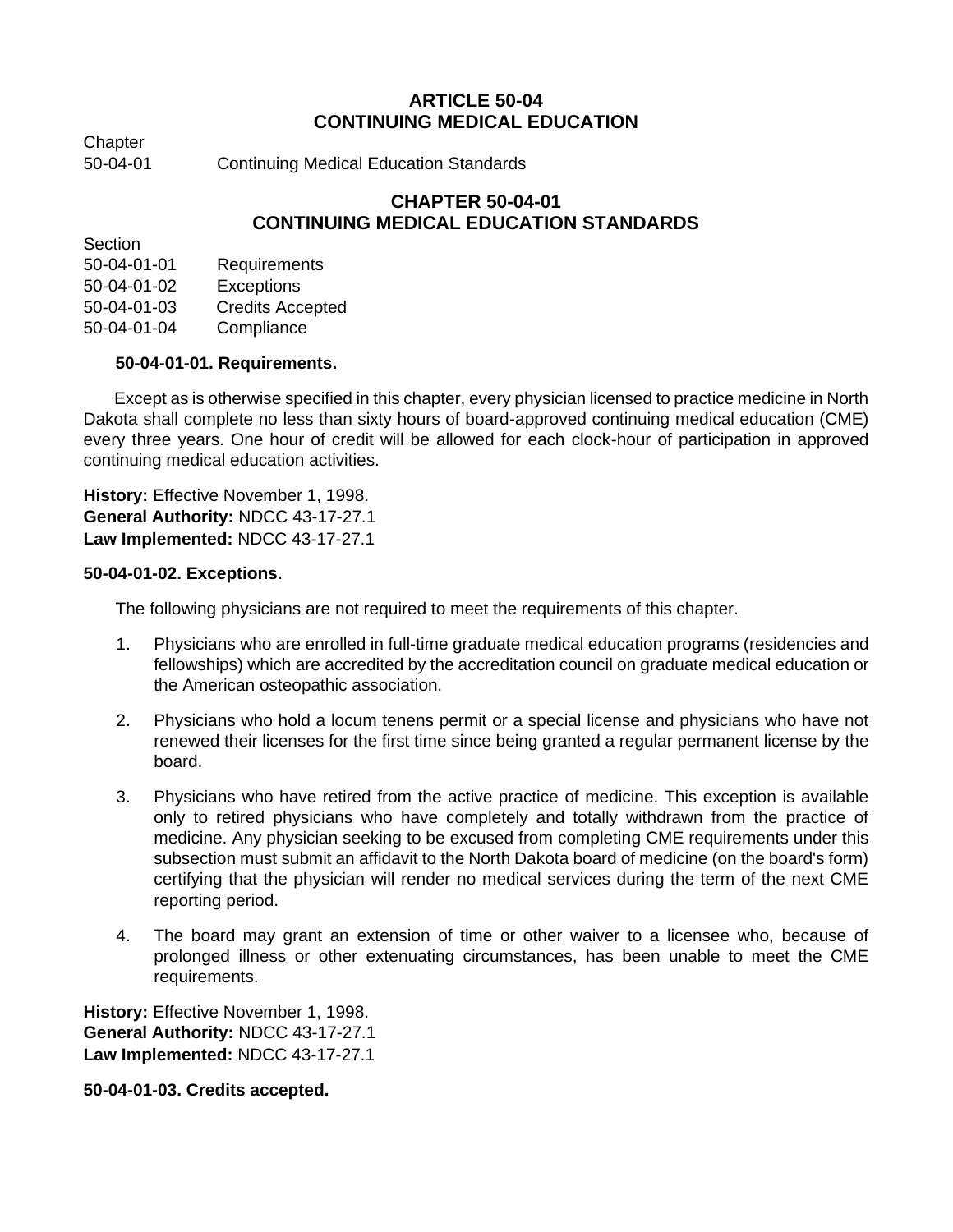The board accepts the following as meeting its requirements for board approval:

- 1. American medical association (AMA) physician's recognition award category 1 credit certified by continuing education providers who are accredited by:
	- a. The accreditation council for continuing medical education (ACCME); or
	- b. Organizations recognized by the ACCME as accrediters of CME for physicians.
- 2. American osteopathic association (AOA) category 1 credit certified by continuing education providers who are accredited by the AOA.
- 3. American academy of family physicians prescribed credit and American academy of family physicians elective credit which has been approved for category 1 credit by that organization.
- 4. Courses approved for section 1 credit as defined by the royal college of physicians and surgeons of Canada.
- 5. Other courses approved by the North Dakota board of medicine as being equivalent to AMA or AOA category 1 credit.

Except in the case of any requests submitted pursuant to subsection 5, it is the responsibility of the licensee to verify an appropriate credit designation with the source of the program, not with the board. All licensees are encouraged to verify an appropriate credit designation before taking any particular course.

**History:** Effective November 1, 1998; amended effective August 1, 2002. **General Authority:** NDCC 43-17-27.1 **Law Implemented:** NDCC 43-17-27.1

#### **50-04-01-04. Compliance.**

1. All physicians will periodically be required to answer questions on the board's annual license renewal forms to establish compliance, or eligibility for an exception, pursuant to this chapter. Physicians are not required to provide additional documentation of compliance with continuing education requirements unless specifically requested to do so by the board.

Any physician who is required to report CME credits after having been licensed to practice medicine in North Dakota for more than one year but less than two full years will be required to demonstrate completion of twenty hours of board-approved CME credits during that physician's initial CME reporting period.

Any physician who is required to report CME credits after having been licensed to practice medicine in North Dakota for more than two years but less than three full years will be required to demonstrate completion of forty hours of board-approved CME during that physician's initial CME reporting period.

False statements regarding satisfaction of continuing education requirements on the renewal form or on any documents connected with the practice of medicine may subject the licensee to disciplinary action by the board.

2. Each year the The board will audit randomly selected physicians to monitor compliance with the continuing medical education requirements. Any physician so audited will be required to furnish documentation of compliance including the name of the accredited CME provider, name of the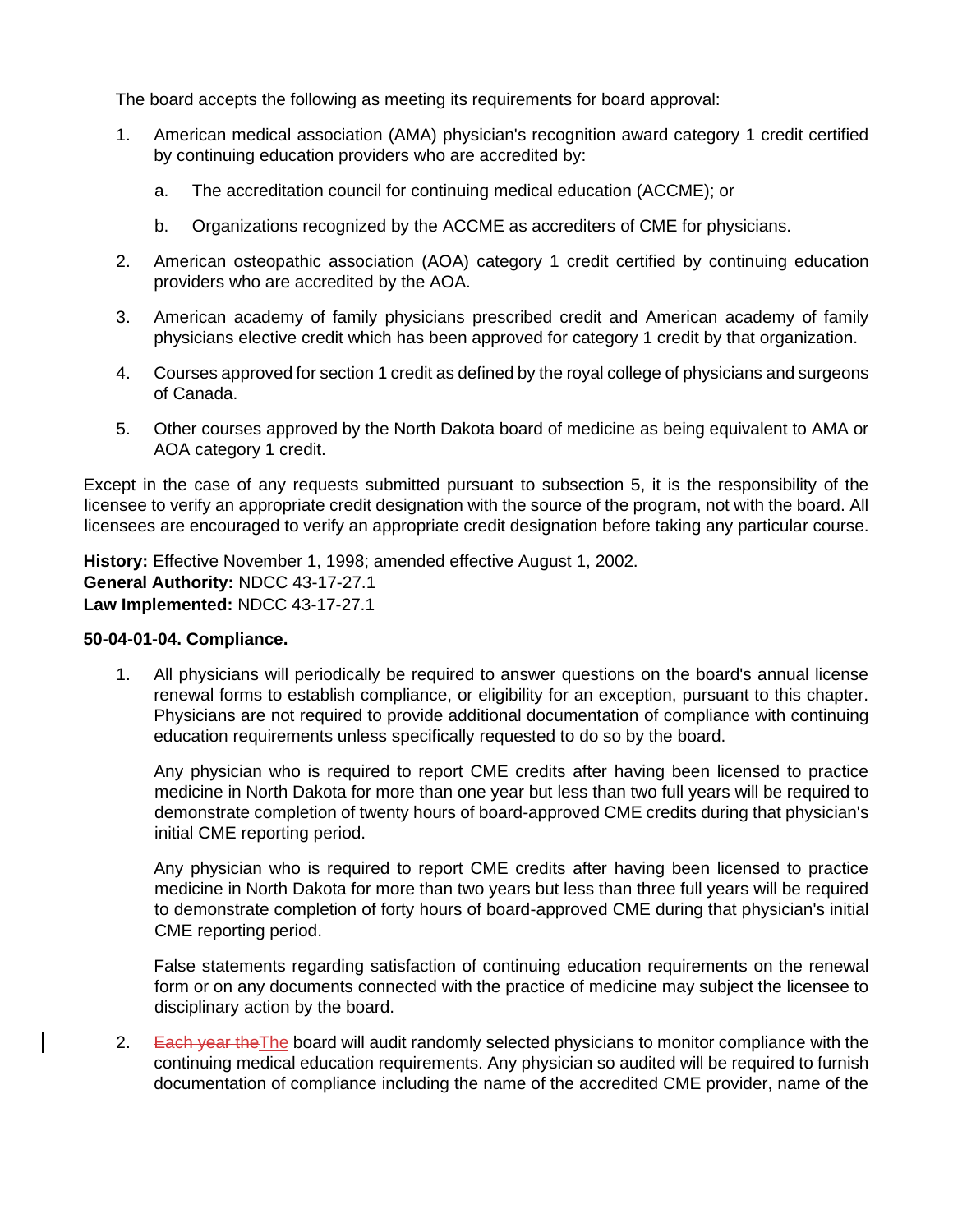program, hours of continuing medical education completed, dates of attendance, evidence of credit designation (i.e., category 1 designation, prescribed credit designation, etc.), and verification of attendance. Any physician who fails to provide verification of compliance with the CME requirements will be subject to revocation of licensure.

3. In order to facilitate the board's audits, every physician is required to maintain a record of all CME activities in which the physician has participated. Every physician must maintain those records for a period of at least one year following the time when those CME activities were reported to the board.

**History:** Effective November 1, 1998; amended effective July 1, 2013. **General Authority:** NDCC 43-17-27.1 **Law Implemented:** NDCC 43-17-27.1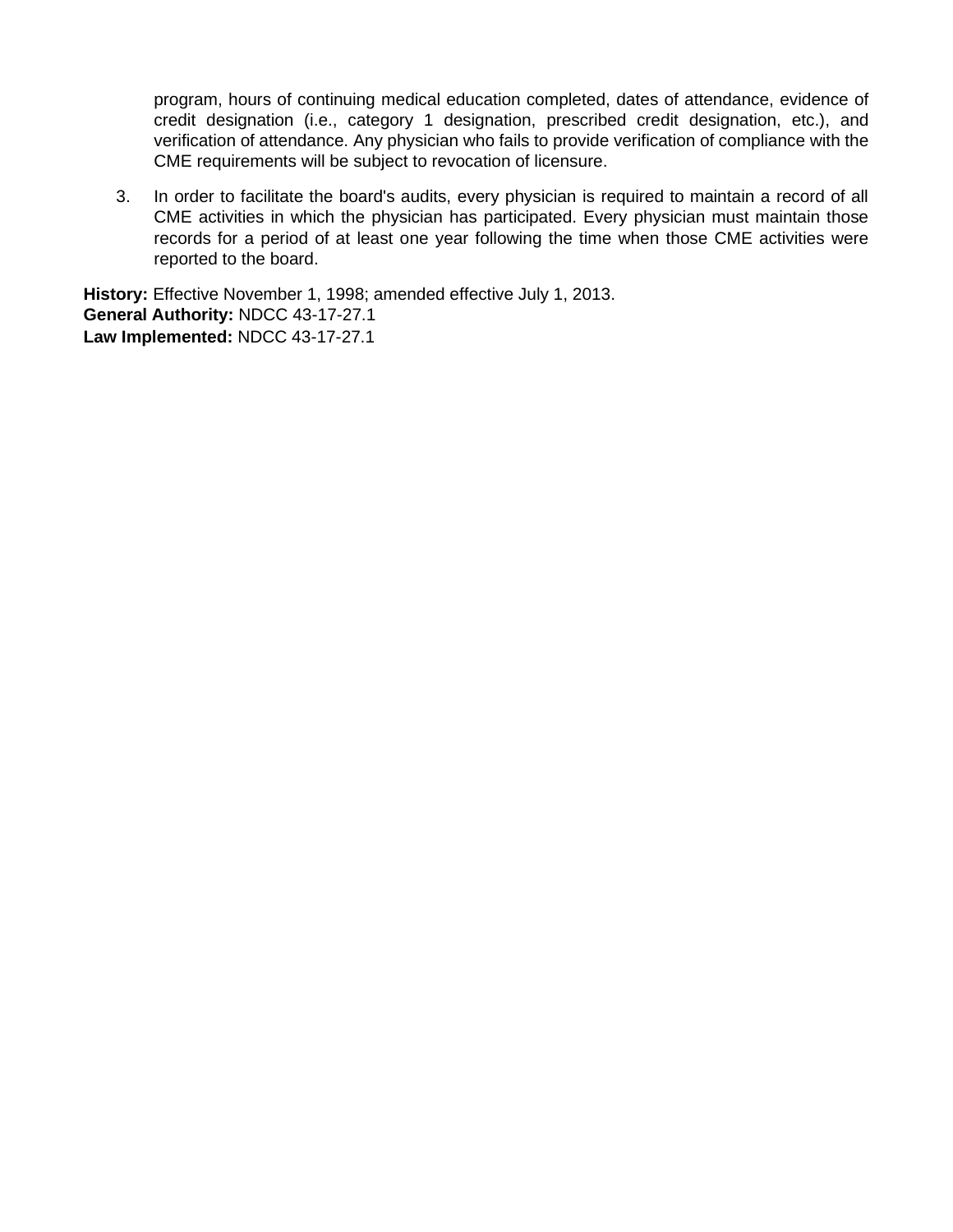## **ARTICLE 50-05 PRESCRIPTIVE PRACTICES**

**Chapter** 50-05-01 Expedited Partner Therapy (repealed) 50-05-02 Prescription Drug Monitoring Program Rule

# **CHAPTER 50-05-01 EXPEDITED PARTNER THERAPY**

**Section** 

50-05-01-01 Expedited Partner Therapy

## **50-05-01-01. Expedited partner therapy.**

Notwithstanding any other provision, a practitioner who diagnoses a sexually transmitted disease, such as chlamydia, gonorrhea, or any other sexually transmitted infection, in an individual patient may prescribe or dispense, and a pharmacist may dispense, prescription antibiotic drugs to that patient's sexual partner or partners, without there having been an examination of that patient's sexual partner or partners.

**History:** Effective January 1, 2009. **General Authority:** NDCC 28-32-02 **Law Implemented:** NDCC 28-32-02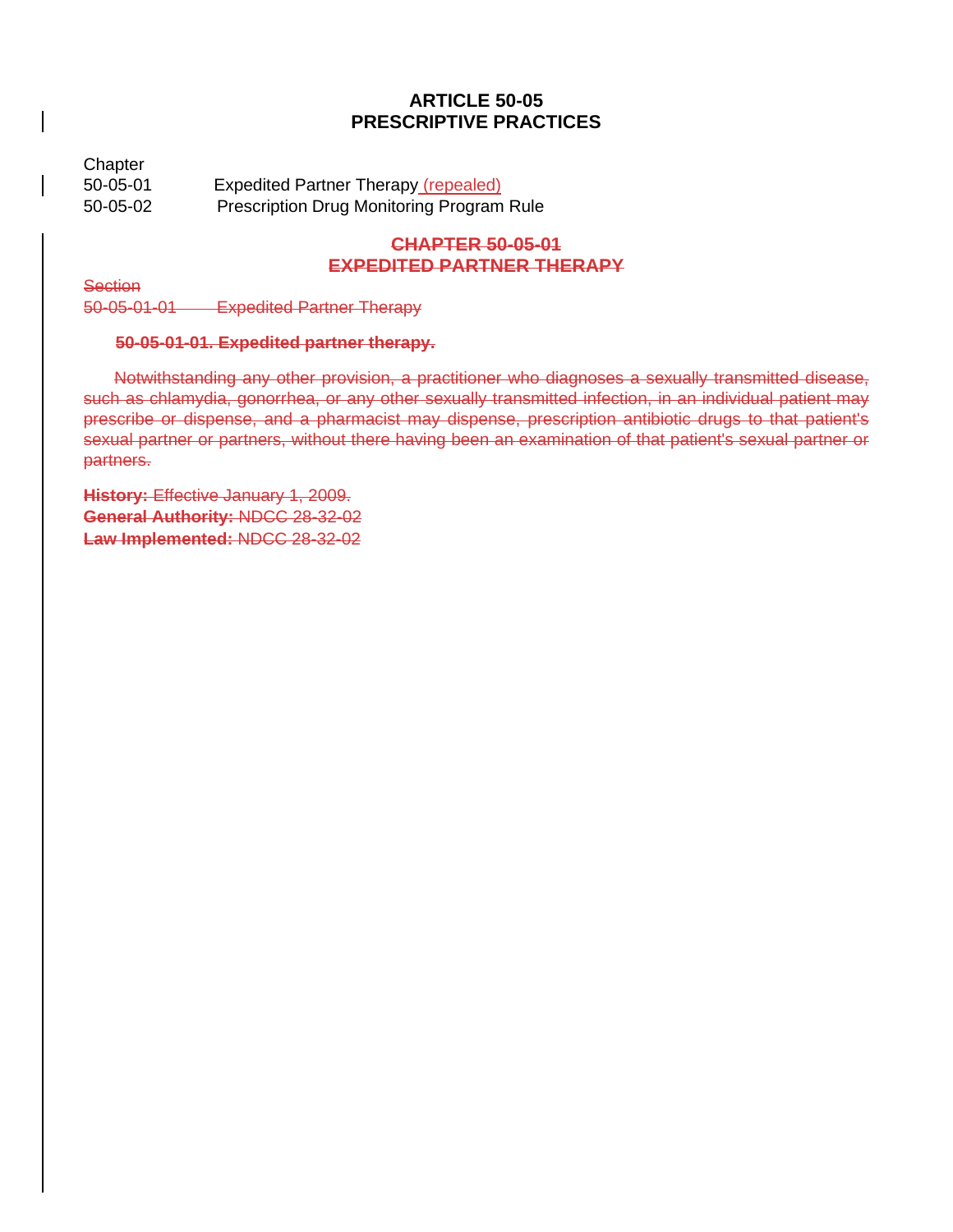## **CHAPTER 50-05-02 PRESCRIPTION DRUG MONITORING PROGRAM RULE**

Section

50-05-02-01 Prescription Drug Monitoring Program Rule

## **50-05-02-01. Prescription drug monitoring program rule.**

- 1. Every practitioner with a drug enforcement agency registration numberwho prescribes a controlled substance in North Dakota shall register with the prescription drug monitoring program.
- 2. a. When a practitioner determines that reported drugs will be prescribed to a patient for a period to exceed twelve weeks, the practitioner shall request a prescription drug monitoring program report for that patient and, at a minimum, at least semiannually thereafter.
	- b. This requirement does not apply to reported drugs prescribed to patients in a controlled setting in which the drugs are locked and administered to the patient, for example, admitted hospital or hospice patients, long-term care patients or group home residents.
- 3. In addition to those reports requested under subsection 2, practitioners shall request a prescription drug monitoring program report when it is documented in the prescribing practitioner's medical record for that patient that the patient exhibits signs associated with diversion or abuse, including:
	- a. Selling prescription drugs;
	- b. Forging or altering a prescription;
	- c. Stealing or borrowing reported drugs;
	- d. Taking more than the prescribed dosage of any reported drug;
	- e. Having a drug screen that indicates the presence of additional or illicit drugs;
	- f. Being arrested, convicted, or diverted by the criminal justice system for a drug-related offense;
	- g. Receiving reported drugs from providers not reported to the treating practitioner;
	- h. Having a law enforcement or health professional express concern about the patient's use of drugs.
	- i. Violating any prescribing agreement with the physician;
	- j. Frequently requests early refills of a reported drug for any reason;
	- k. Appears impaired or excessively sedated to the physician in any patient encounter; and
	- l. Has a history of drug abuse dependency.
- 4. A practitioner shall document the receipt and assessment of prescription drug monitoring program reports made under this rule.

**History:** Effective January 1, 2018. **General Authority:** NDCC 28-32-02